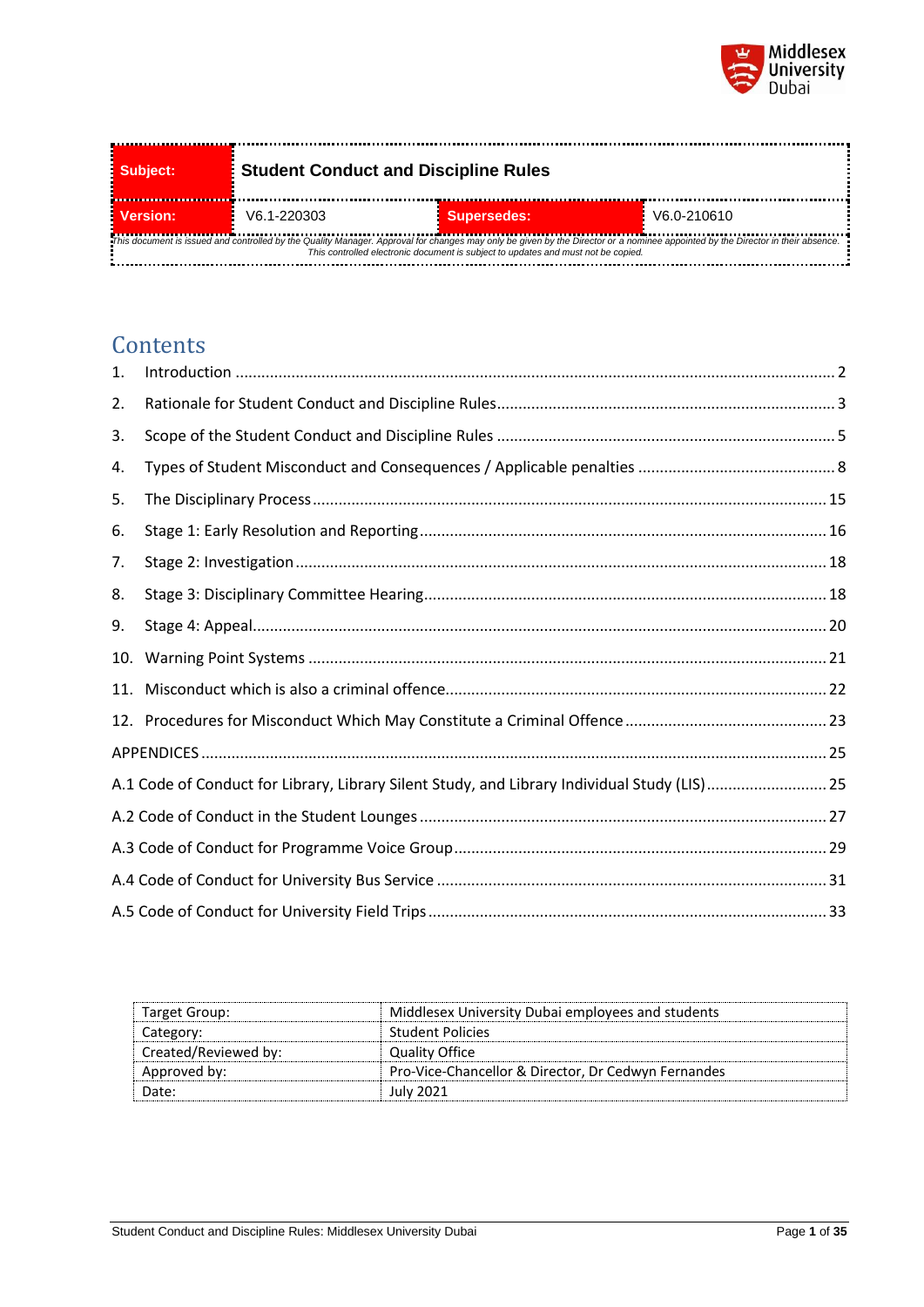

# <span id="page-1-0"></span>**1. Introduction**

- **1.1.** This statement has been adapted from Middlesex University's 'Student Conduct and Discipline Rules' for the Dubai campus. The latest version of Middlesex UK's policy is available at:<https://www.mdx.ac.uk/about-us/policies>
- **1.2.** It is important to note that Middlesex University Dubai operates within the context of Dubai Knowledge Park/ Dubai International Academic City (a managed government education free zone). Dubai Knowledge Park (DKP)/ Dubai International Academic City (DIAC) provide all infrastructural and facilities support and management and are directly in charge of all 'Shared Facilities' including but not limited to the food court(s), the DKP/DIAC campus grounds, the DKP/DIAC recreation areas, internal roads, infrastructure, and all other common assets.
- **1.3.** Students, especially those coming to Dubai for the first time, may find that the laws and customs of the United Arab Emirates are very different from those in their home countries. We advise all residents to be aware of them and ensure they are respected. In the UAE, there may be severe penalties for doing something that might not be illegal elsewhere. You are strongly advised to familiarise yourself with and respect local laws and customs. The UK Government's website offers helpful advice a[t www.gov.uk/foreign-travel-advice/united-arab](http://www.gov.uk/foreign-travel-advice/united-arab-emirates/local-laws-and-customs)[emirates/local-laws-and-customs](http://www.gov.uk/foreign-travel-advice/united-arab-emirates/local-laws-and-customs) regarding local laws and customs and a more detailed 'Living in the United Arab Emirates' guidance available at [www.gov.uk/guidance/living-in-the](http://www.gov.uk/guidance/living-in-the-united-arab-emirates)[united-arab-emirates.](http://www.gov.uk/guidance/living-in-the-united-arab-emirates) Please refer to the information on our website at <https://www.mdx.ac.ae/prospective-students/international-students/local-laws-customs> for additional information.
- **1.4.** DKP/DIAC has its own 'Shared Facility Policy Statement on Student Discipline', which all students enrolled at Middlesex University Dubai are obliged to comply with. The latest version of the policy is available online at [https://www.mdx.ac.ae/about-us/university](https://www.mdx.ac.ae/about-us/university-regulations/student-conduct-and-discipline-rules)[regulations/student-conduct-and-discipline-rules.](https://www.mdx.ac.ae/about-us/university-regulations/student-conduct-and-discipline-rules)
- **1.5.** As a Middlesex student, you are expected to conduct yourself at all times in a manner that demonstrates respect for the university, your fellow students and its staff and complies with the laws and regulations of the UAE, the Government of Dubai and the DKP/DIAC. You are an ambassador for the University. You are expected to behave in a way that respects the reputation of the university and all of its students and graduates, which is sensitive to our culturally diverse environment. With the support of the university, you are encouraged to engage actively in the learning process, be fully committed to your studies and determined to succeed, and engage with cultural, athletic and community extra-curricular and cocurricular activities.
- **1.6.** This policy describes the University's process for dealing with incidents of misconduct. Within the rules, types of misconduct and consequences are described, as is the warning and sanction system.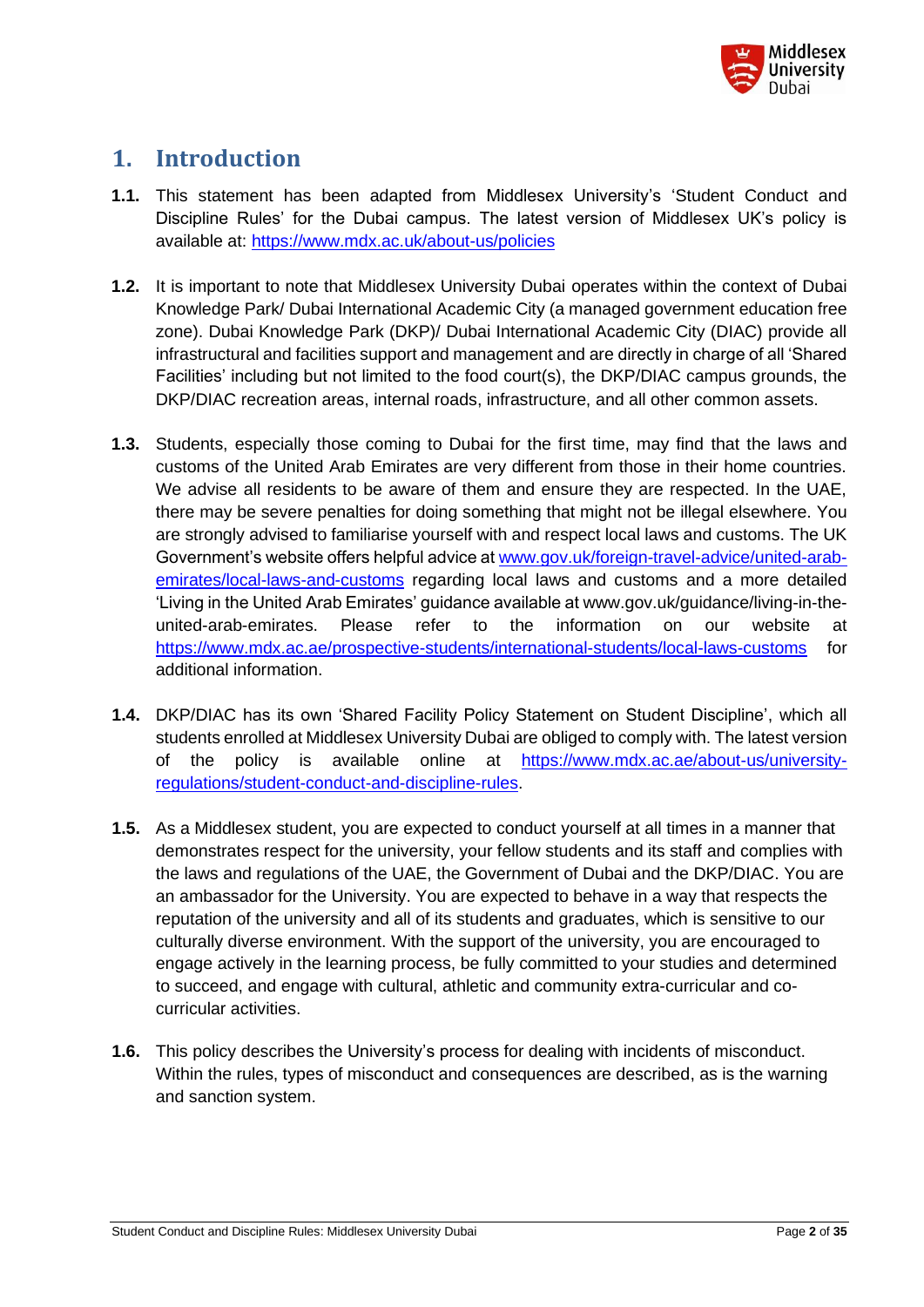

# <span id="page-2-0"></span>**2. Rationale for Student Conduct and Discipline Rules**

- **2.1.** The present Rules have been adopted to provide fair and orderly procedures for maintaining appropriate student conduct and behaviour whilst enrolled at the University. The rules and regulations of the University, which require students to conduct themselves respectfully and enable the University to discipline students in the event of misconduct, form part of the terms of the contract between the students and the university to which the students become a party upon their enrolment to the University.
- **2.2.** These rules should also be read in conjunction with the Student Charter [\(https://unihub.mdx.ac.uk/student-life/student-charter\)](https://unihub.mdx.ac.uk/student-life/student-charter), which sets out what a student can expect from the University; what the University expects from each student.
- **2.3.** The Rules will be used to protect the right of all students to participate in activities, debates and discussions either directly related to their study programmes or matters of the wider community and public interest. Equally, all students are expected to respect the rights of others to study, to work, and participate freely in the life of the university and respect the laws and cultural values and traditions of the United Arab Emirates (see [https://www.mdx.ac.ae/prospective-students/international-students/local-laws-customs\)](https://www.mdx.ac.ae/prospective-students/international-students/local-laws-customs). This is consistent with the University's mission statement and with the customs of higher education institutions.
- **2.4.** It is the responsibility of each student to be aware of the policies and expectations that the University has for individual action.
- **2.5.** The University recognises that visitors can make an essential contribution to the life and work of the University and that visitors themselves can benefit from contact with our students and staff members. At the same time, we acknowledge that our first duty is to the safety of our students and staff members. Hence, students and staff members will ensure that visitors:
	- serve a clear educational purpose
	- are aware of relevant University policies and procedures
	- report to the main reception at DKP (Block 16, Ground Floor, Middlesex University Dubai) or at the main reception at DIAC (Building 10, 5<sup>th</sup> Floor, Office 501, Middlesex University Dubai) and complete visitor registration process (unless accompanied throughout the duration of their visit by a fulltime staff member of Middlesex University Dubai)
	- are aware of emergency procedures and contact information

Any visitor not recognised by staff members and/or Security Officers can be asked to identify themselves, questioned about the purpose of their visit, and if necessary, be asked to leave. Students and members of the University community who violate these requirements can face disciplinary and other penalties for the actions of their guests.

**2.6.** The University is committed to treating all students fairly, with impartiality and without bias, and not to make presumptions before collating evidence. The University has regard to the various duties and obligations that it has to all students, particularly applying the principles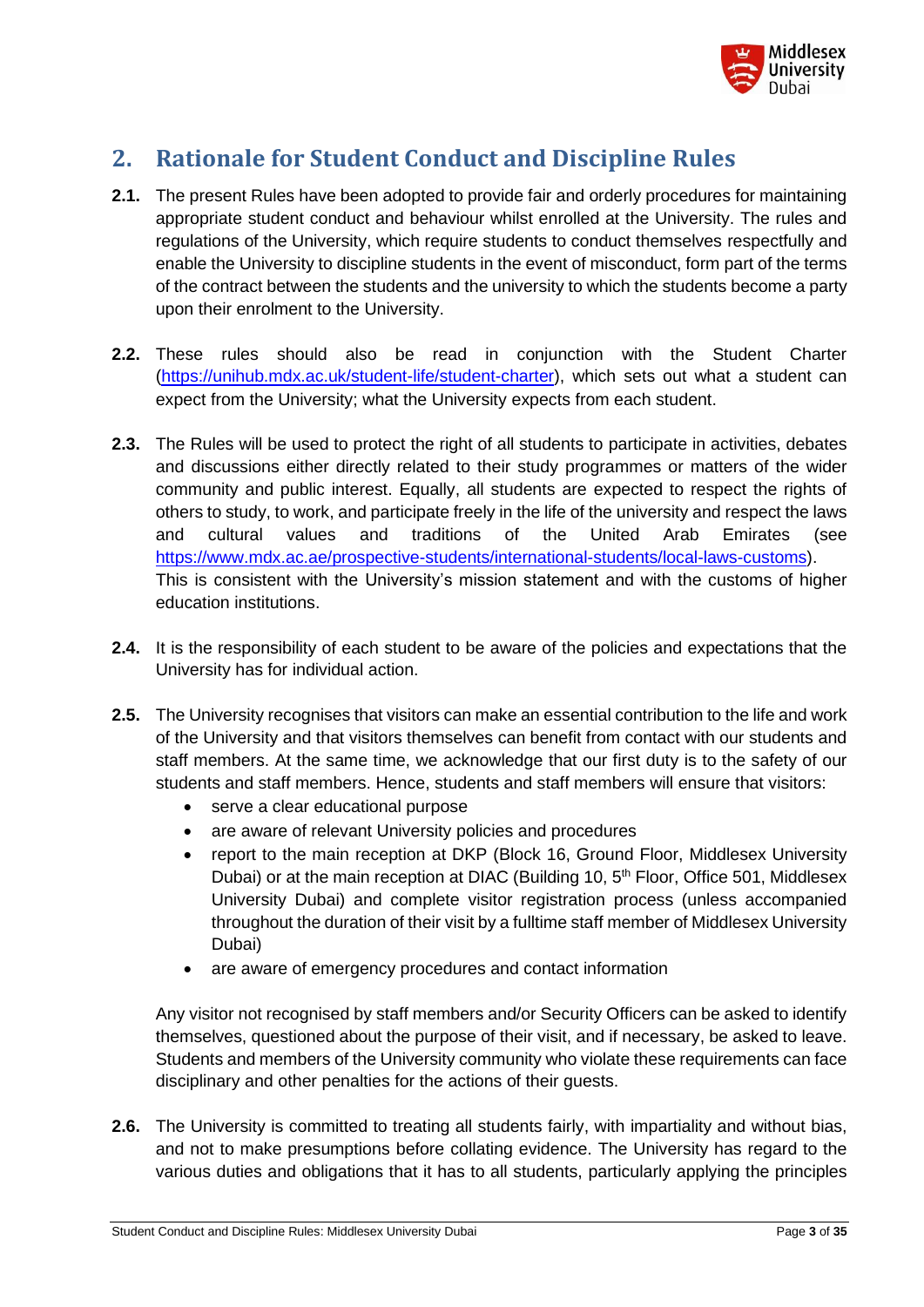

of fairness, such as the right to a fair hearing before an impartial decision-maker. A matter will only warrant disciplinary action where there is sufficient and appropriate evidence of misconduct.

- **2.7.** These Rules intend to encourage the development of mutual respect between all members of the university community. To this end, it is essential that students exercise their rights responsibly and with respect for others and contribute to the orderly running of the institution as a whole. This is the context in which these rules and procedures should be read and used.
- **2.8.** The Rules are set out in clear stages to be a guide to students and to staff. Except in the case of serious offences, the penalties are intended to operate as a series of warnings, with authority to suspend or expel a student from the University being reserved to the Director (or nominee).
- **2.9.** Students found to be present while any violation(s) are occurring may be considered participants and/or complicit in the violation(s) and may also be subject to disciplinary action. Similarly, possessing information or knowledge by a student of an occurrence or potential occurrence of a violation and deliberately not reporting this to the relevant University staff members can be considered as complicit in the offence and can lead to disciplinary action.
- **2.10.** The Student Conduct and Discipline rules operate within the Care and Concern procedure, which addresses non-academic concerns regarding a student. For more details, refer to [https://www.mdx.ac.ae/life-at-university/care-and-concern.](https://www.mdx.ac.ae/life-at-university/care-and-concern)
- **2.11.** Shared Responsibility for Safety: Our security depends on members of the University community working together to promote a safety-conscious community. Only designated entry/exit points and entrances should be used to access the University. Security Officers, including those of Dubai Knowledge Park (DKP) authority and those of Dubai International Academic City (DIAC) authority, can ask to verify the identity of any students and their guests (where permitted) at the entrances and conduct a search of items carried into or out of the University facilities. Members of the University community are expected to be vigilant about security and report any incidents to our Security Officers and/or other University staff member.
- **2.12.** *Access Control*: Students must carry their Middlesex University Student ID Card with them while on University premises. If asked to identify themselves, present the Card to University staff members. Failure to do so is a violation of this Code and can lead to the imposition of penalties. Certain areas of the University (for example, some labs, studios, Hub 19) require scanning the Student ID Card and/or biometric verification to gain access. Students will need to register on this system at the time of enrolment. Sharing access with anyone (including other students) without express permission from University staff is considered a violation of this Code. Tampering with any security equipment, CCTV cameras, access equipment (including key cards), and fingerprint readers is a serious violation.
- **2.13.** *CCTV Cameras and Security*: The University will solely decide to determine the location of such surveillance equipment. Surveillance recordings will not be shown to anyone other than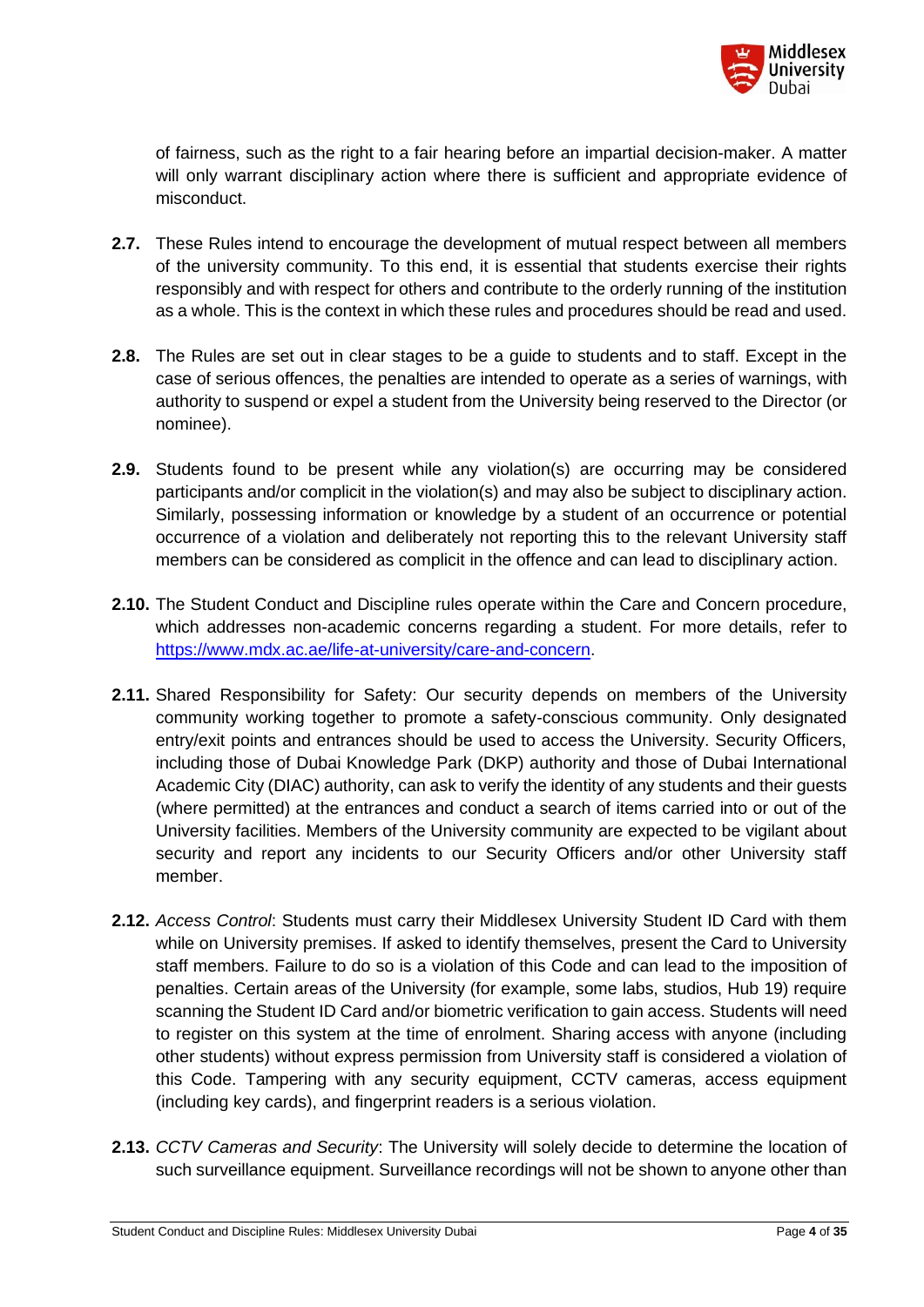

Security Officers and authorised University personnel unless approved by the Director's Office and/or deemed necessary for statutory, legal and safety purposes.

**2.14.** Students shall update on UniHub their term-time and permanent addresses within seven days of any change to those addresses. They should also inform the Student Office should they depart the University before the scheduled end of their programmes.

### <span id="page-4-0"></span>**3. Scope of the Student Conduct and Discipline Rules**

- **3.1.** Action taken under these Rules shall supersede any action taken under any other rules relating to the conduct of those enrolled with the University.
- **3.2.** Students accept, subject to their signed agreement as part of the enrolment process each year, that they will comply with:
	- the code of conduct, the rules for discipline, or such other lawful regulations or directions, as may at any time be made or given by or on behalf of the Director (or nominee) concerning the conduct or management of the University, being regulations or directions, either notified to the student individually or displayed within the University wherever general notices to students are usually displayed.
- **3.3.** Students shall observe all lawful regulations or directions about their attendance and their studies which may be made or given by the staff of the University acting by authority of the Director. Breach of the provisions of the Policies, Codes, Rules and Regulations of the University or failure to comply with a previously imposed warning under this Code or any other Policies, Codes, Rules and Regulations of the University will result in disciplinary action.
- **3.4.** Students shall observe all lawful regulations or directions about the effective organisation and management of the University, which may be made or given by the staff of or contractors to the University acting by authority of the Director (for example, regulations or directions about safety, car parking, the occupancy of residential accommodation, the use of the Library, Library Silent Study, and Library Individual Study, the use of facilities for computing, sport, refreshments, entertainment events, participation in fieldwork and study trips and the payment of fees and charges). This includes the Codes of Conduct that are expected to be observed in specific scenarios and facilities, highlighted in the Appendices. In Dubai, students shall abide by the rules, regulations or procedures which may be made by competent authorities such as DKP/DIAC, who provide all infrastructural and facilities support and management and are directly in charge of all 'Shared Facilities' including but not limited to the food court(s), the DKP/DIAC campus grounds, the DKP/DIAC recreation areas, internal roads, infrastructure, and all other common assets.
- **3.5.** A breach of these Rules shall constitute misconduct if it takes place on University property or premises or elsewhere if the student concerned was involved in a University activity, was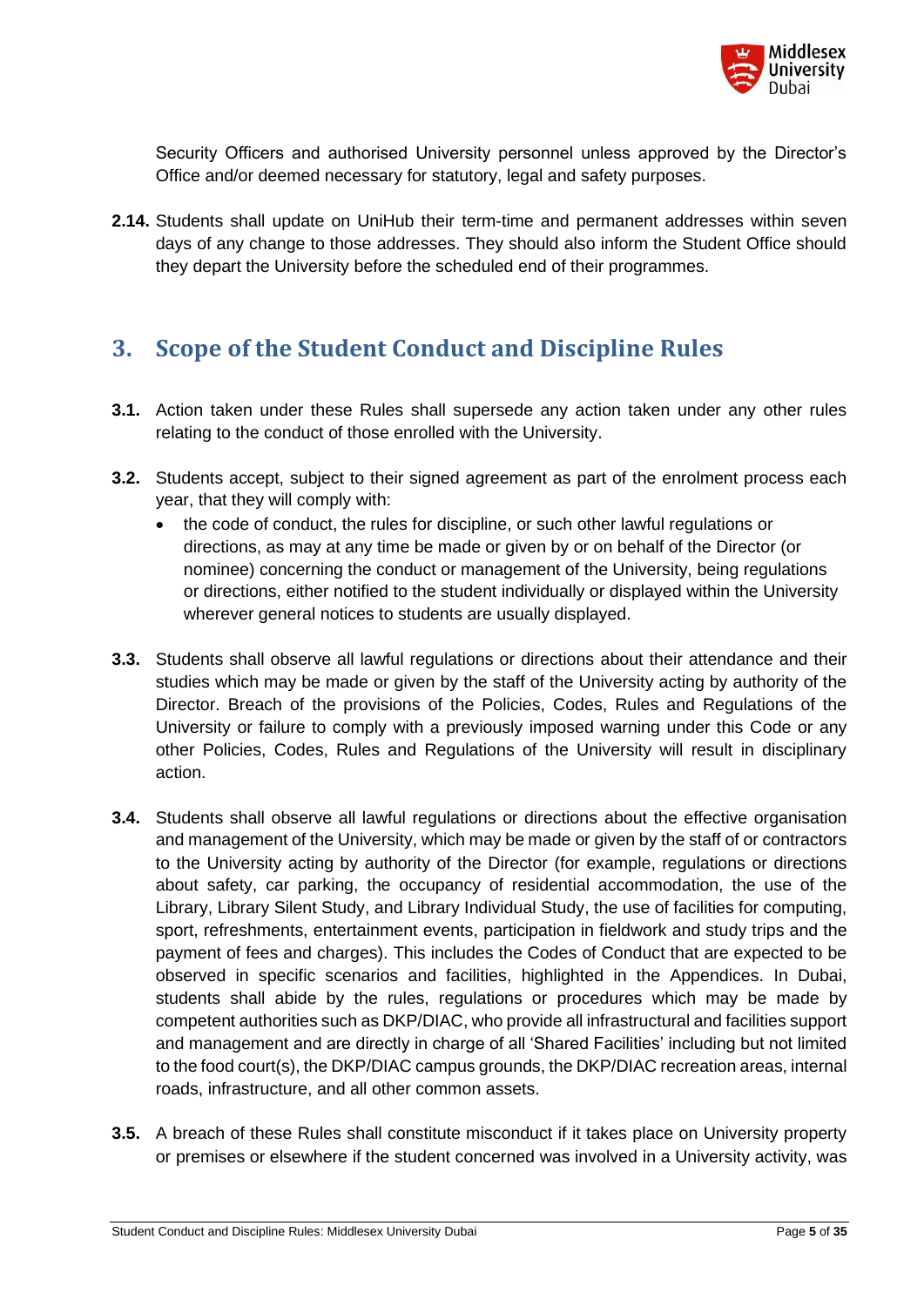

representing the University or was present at that place by virtue of their status as a student of the University, including any work placement.

- **3.6.** It shall also constitute misconduct in any location whatsoever if the actions bring the good name of the University into disrepute.
- **3.7.** The Student Conduct and Discipline Rules extend to alleged misconduct by a student occurring on or off university premises (including via social media and online learning environments) where the alleged victim is the University itself, a student or employee of the University or others visiting, working or studying at the University and to alleged misconduct occurring during university activities (including placements and field trips).
- **3.8.** The University is committed to putting in place measures to ensure students are dealt with fairly and impartially. Part of this commitment includes the ability to bring representation to meetings under this policy and our commitment to enable students to continue with their studies wherever possible.
- **3.9.** This policy/procedure is related to Middlesex University provision at our London and overseas campuses. The principles will apply in all cases, but where appropriate local structures and requirements will be agreed as exceptions to operational practice.
- **3.10.** Notification to Parents and/or Guardians: The University may notify parents or guardians of students in the following cases:
	- a. Violations relating to alcohol, drugs and banned substances which could lead to criminal investigations by appropriate law enforcement authorities
	- b. Serious violations judged by the University to be egregious to indicate that the student's safety or health may be at risk or that the student may have placed others at risk.
	- c. Violations of the Code that result in the student's removal from the Halls of Residences or suspension or expulsion from the University.
	- d. Repeated violations of the Code which may cause an accumulation of points that could lead to expulsion.
	- e. Violations of the Code that result in knowledge of medical conditions that could result in the threat of violence directed against self, others or University property
- **3.11.** Definitions:
	- a. 'Suspension' refers to a forbidding attendance at/or access to the University (including the Residences) and any participation in University activities, but it may be subject to qualification, such as permission to attend for the purpose of assessment.
	- b. 'Exclusion' involves a selective restriction on attendance at or access to the University or prohibition on exercising the functions or duties of any office or committee membership in the University or the Students' Union, the exact details to be specified in writing.
	- c. 'Expulsion' involves the permanent withdrawal of the student from all activities concerned with the University.
	- d. 'Risk Assessment' is an assessment carried out in accordance with section 3.11 below to evaluate what, if any, risks there might be in allowing a former student to be readmitted to the University for any course offered by the University.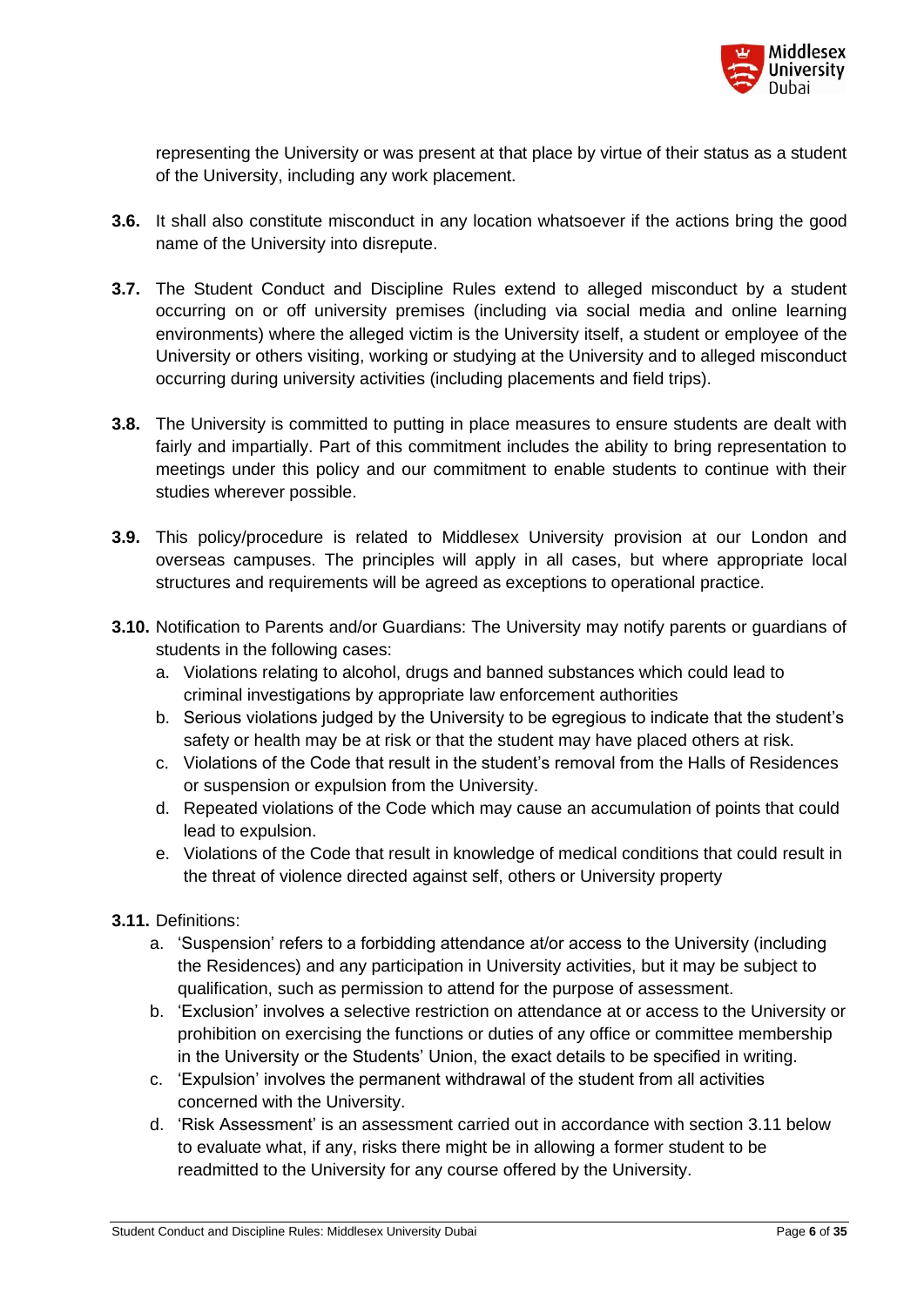

- e. 'Reporting' student refers to the person who reports the alleged breach of the Student Conduct and Discipline rules.
- f. 'Reported' student refers to the person alleged to have breached the Student Conduct and Discipline rules.

#### **3.12.** Evidence

Evidence is:

- a. any statements and other supporting information received from the reporting student(s);
- b. any statements and other supporting information received from the reported student(s);
- c. any statements and other supporting information received from other witnesses.

The reporting student must submit some evidence, and can highlight if they want to share the evidence with the reported student or not. However, the University will decide to reveal or not the evidence to the reported student. The reporting student can choose to make an anonymous complaint.

We do not consider character references as evidence.

Failure to provide any requested information may result in the University being unable to investigate the alleged non-academic misconduct. It is the responsibility of the reporting student to co-operate fully with the University.

#### **3.13.** Timeliness

The university will generally conclude the alleged non-academic misconduct within 90 calendar days of the start of the investigation stage.

#### **3.14.** Readmission Risk Assessment

- a. The Director (or nominee) will identify an appropriate panel of staff to carry out the Risk Assessment.
- b. The panel's evaluation will take into account all information that it considers is relevant to the Risk Assessment, including how serious the previous misconduct was. The panel may request a meeting with the former student and/or other relevant individuals. The panel may decide the following outcomes when it has completed the Risk Assessment:
	- Conclude that there is no risk to the applicant being readmitted;
	- Reject the student's application for admission based on the assessed risk(s) to admission and conclude that the risks cannot be adequately managed if the student is readmitted. Such a decision is final;
	- Conclude that there are risks but that the student may be readmitted, taking into account actions that the University can take to manage the risk.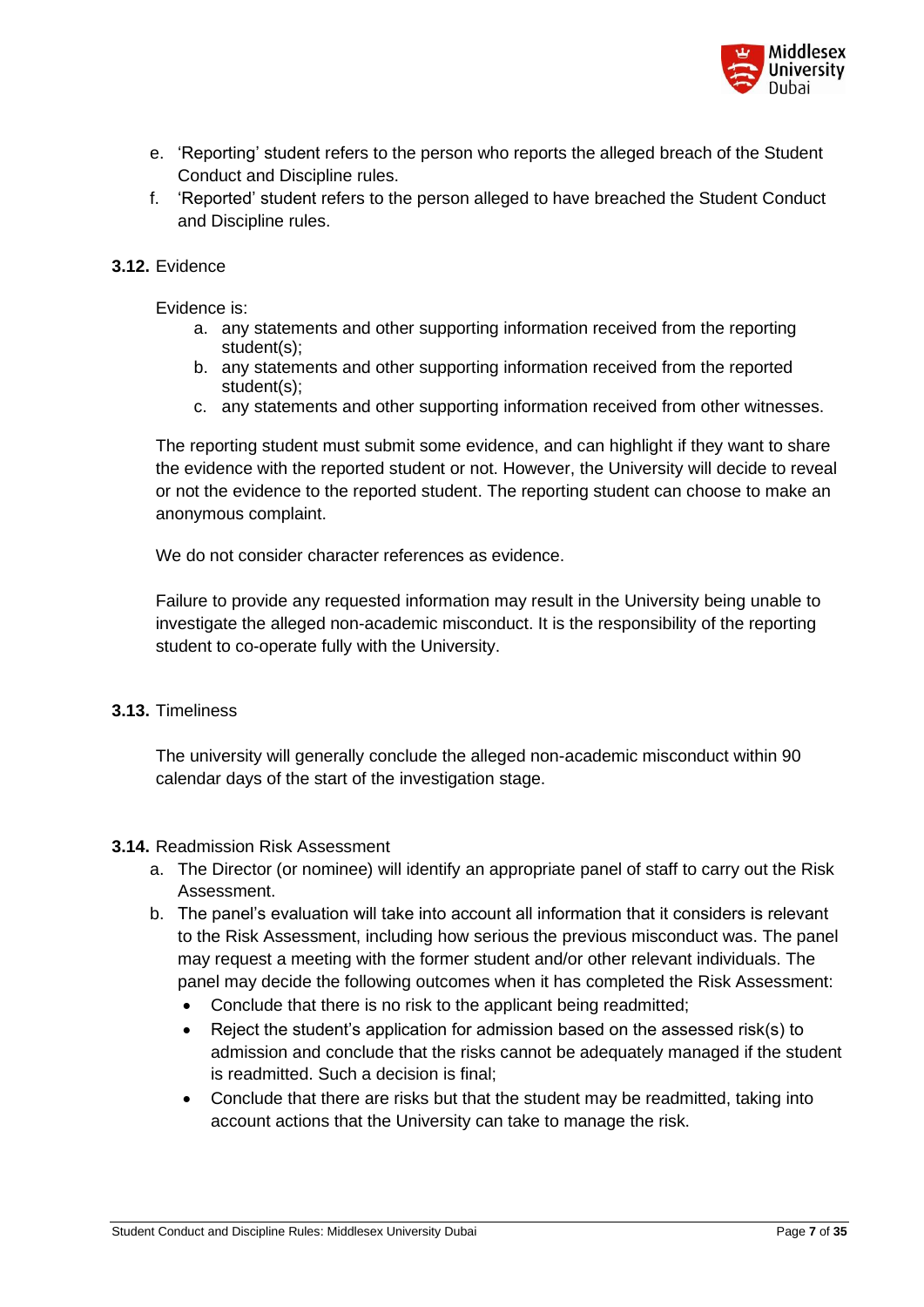

# <span id="page-7-0"></span>**4. Types of Student Misconduct and Consequences / Applicable penalties**

- **4.1.** The table below sets out the types of behaviours that the University defines as non-academic misconduct. These are separated into misconduct against the University, misconduct against property, misconduct against a person, and misconduct against the community. The behaviours listed in the table are not exhaustive. The Appendices provide additional expectations of student behaviour in specific scenarios and facilities.
- **4.2.** Section F of the University's Regulations refers to Academic Integrity and Misconduct.
- **4.3.** The University uses a system of warning points ranging from 0 4 to quantify and indicate the level of gravity of penalty applicable to each type of misconduct. The final column below indicates the range of warning points that every kind of behaviour is likely to involve. The number of warning points indicated next to the type of misconduct is for guidance purposes only as an indication of the gravity of the misconduct. Section 10 provides further information on the warning system.

| <b>Misconduct against the University</b> |                                                                                                                                                                                                                                    |                     |
|------------------------------------------|------------------------------------------------------------------------------------------------------------------------------------------------------------------------------------------------------------------------------------|---------------------|
| Type of<br><b>Misconduct</b>             | <b>Example of Misconduct</b>                                                                                                                                                                                                       | Level of<br>Warning |
| Obstruction<br>of the<br>working of      | Acts/ omissions/ statements intended to deceive the University<br>$\bullet$<br>(e.g., withholding information required for statutory purposes)                                                                                     | $0 - 2$             |
| the<br><b>University</b>                 | Disruption of the functions, duties or activities of any student or<br>$\bullet$<br>employee of the University or any authorised visitor to the<br>University (causing a disturbance in class or common areas)                     | $0 - 4$             |
|                                          | Failure to comply with a reasonable request or direction (usually<br>٠<br>from academic or administrative staff members, security<br>personnel, etc.); including failure to attend scheduled<br>investigative meetings or hearings | $0 - 2$             |
|                                          | Disruption of the workings of the University:<br>$\bullet$<br>Administrative (e.g., refusal to present a student ID card<br>when requested by an employee of the University)                                                       | $0 - 2$             |
|                                          | Academic (e.g., disruption of teaching or learning<br>$\blacksquare$<br>environment through the usage of a mobile phone)                                                                                                           | $0 - 4$             |
|                                          | Sporting and Social (e.g., disruption at an MDX sports,<br>cultural or club event)                                                                                                                                                 | $0 - 4$             |
|                                          | Security (e.g., gaining and/or providing access to University<br>premises to unauthorised persons, not complying with<br>visitors on campus requirements, tampering with any of the                                                | $0 - 4$             |

**4.4.** Table of types of misconduct and consequences: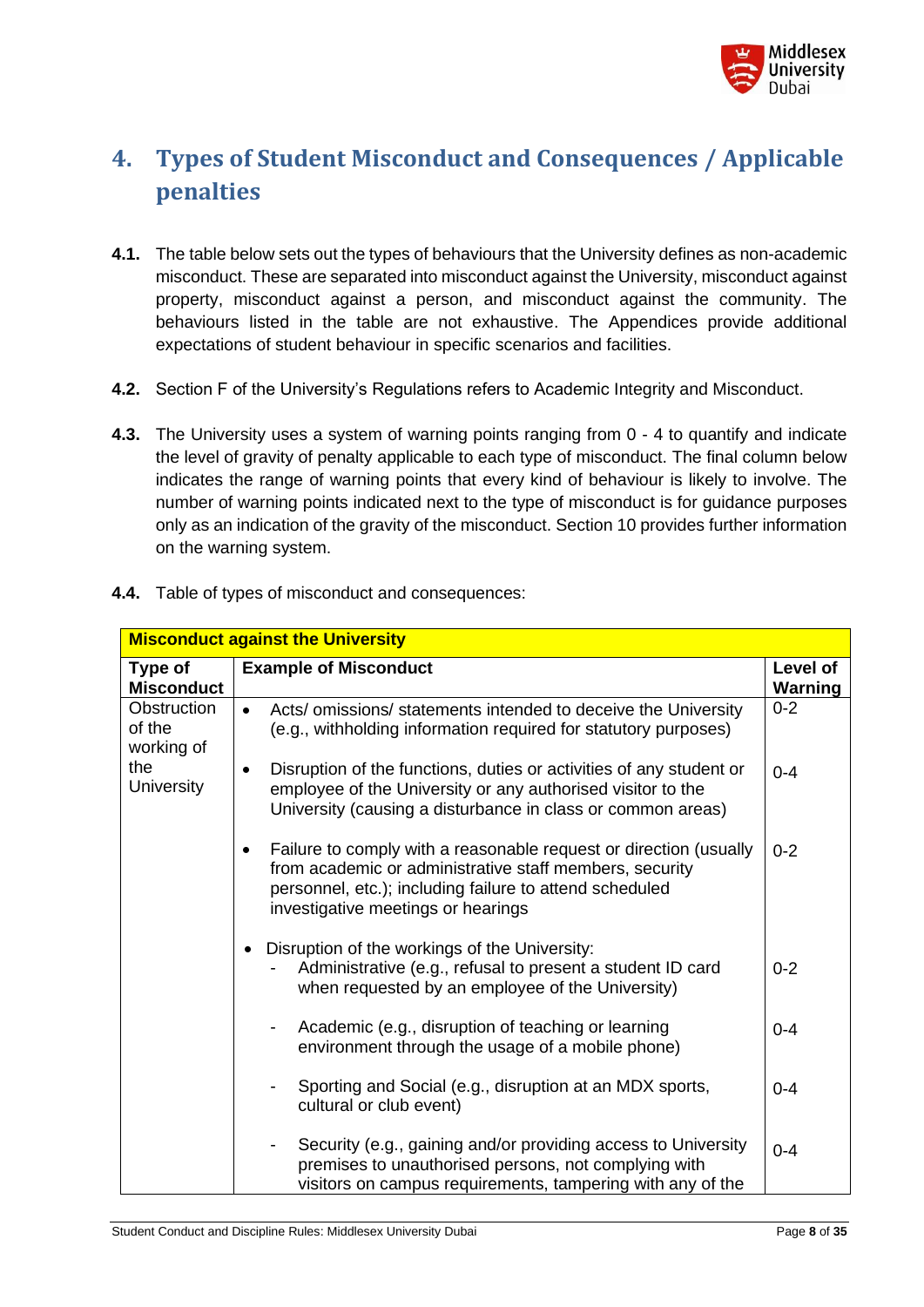

|                                      | security equipment, CCTV cameras, access equipment, key<br>cards, and fingerprint readers)                                                                                                                                       |                |
|--------------------------------------|----------------------------------------------------------------------------------------------------------------------------------------------------------------------------------------------------------------------------------|----------------|
| Reputational<br>Damage               | Behaviour which could have damaged the reputation of the<br>$\bullet$<br>University or could have brought the University into disrepute<br>(e.g., anti-social behaviour within the community)                                    | $0 - 2$        |
|                                      | Behaviour which has damaged the reputation of the University<br>or brought the University into disrepute                                                                                                                         | $2 - 4$        |
| <b>Deceitful</b><br><b>Behaviour</b> | Fraud/attempted fraud, bribery, deceit, deception or dishonesty<br>$\bullet$<br>about the University or its staff or in connection with holding any<br>office in the University or about being a student at the<br>University*** | $0 - 4$        |
|                                      | Knowingly making a false and vexatious allegation against the<br>University or against any student or staff member                                                                                                               | $\overline{2}$ |
|                                      | Falsification, distortion, or misinterpretation of the information as<br>part of the investigations or hearings relating to this Code                                                                                            | $\overline{2}$ |
|                                      | Use or issue of fraudulent documentation relating to<br>qualifications and academic performance                                                                                                                                  | 3              |
|                                      | Use of issue of fraudulent documentation NOT relating to<br>qualifications or academic performance                                                                                                                               | 4              |
|                                      | Blackmail, attempted blackmail                                                                                                                                                                                                   | 4              |

| <b>Misconduct against Property</b> |                                                                                                                                                                                              |                     |  |
|------------------------------------|----------------------------------------------------------------------------------------------------------------------------------------------------------------------------------------------|---------------------|--|
| Type of<br><b>Misconduct</b>       | <b>Example of Misconduct</b>                                                                                                                                                                 | Level of<br>Warning |  |
| Damage to<br>Property              | Causing damage or defacement to university or associated<br>property (including accommodation facilities) or the property of<br>students, employees or visitors to the University caused by: |                     |  |
|                                    | misuse/inappropriate use of property<br>٠                                                                                                                                                    | $0 - 1$             |  |
|                                    | negligence                                                                                                                                                                                   | $1 - 2$             |  |
|                                    | reckless behaviour                                                                                                                                                                           | $2 - 3$             |  |
|                                    | intentional behaviour                                                                                                                                                                        | $3 - 4$             |  |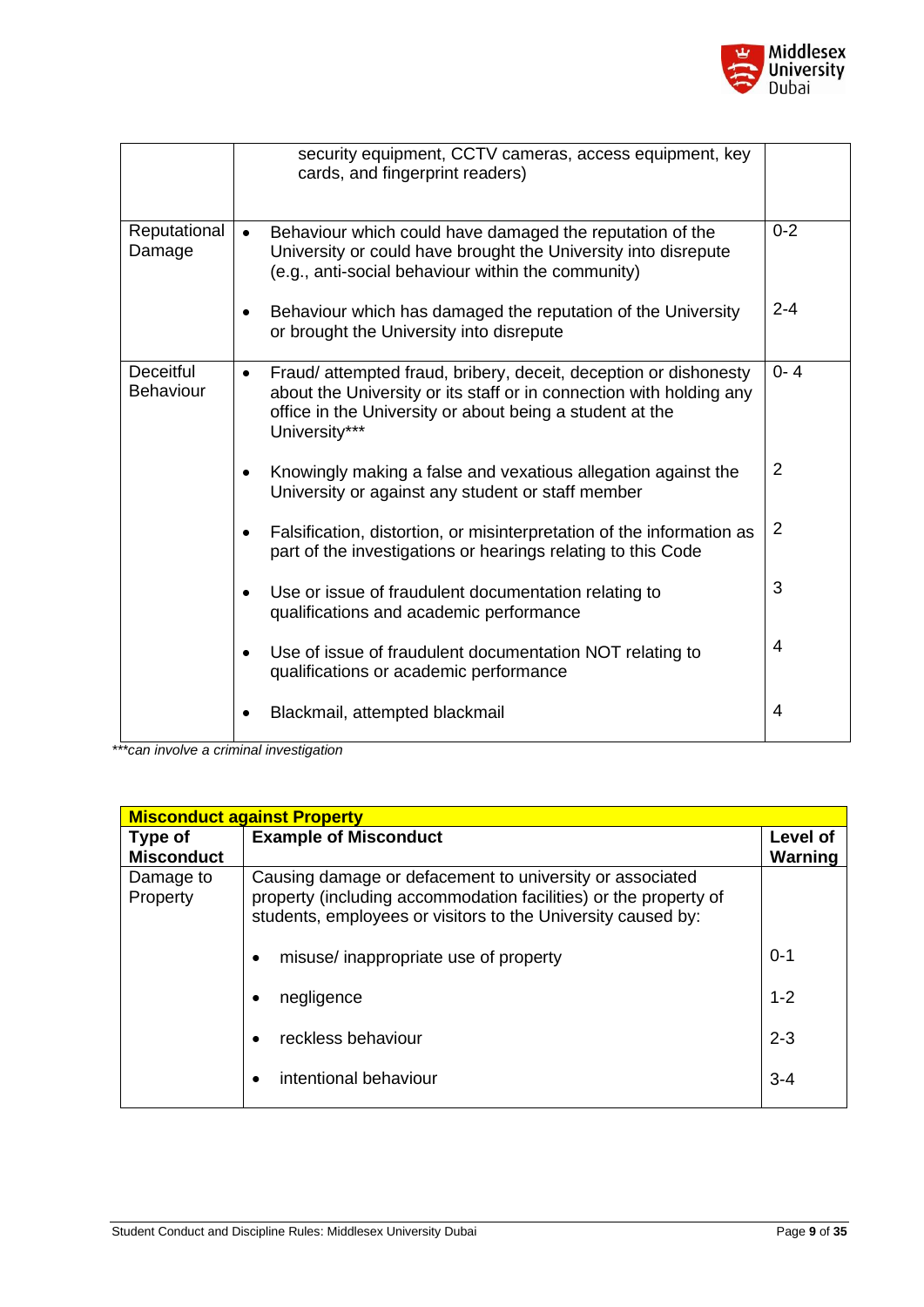

| Unauthorised<br>or<br>Inappropriate | Misuse of university premises or property, for example using a<br>$\bullet$<br>computer lab for a social gathering                                                                                                                                                                                                                                                                                                                                                                                 | $0 - 2$        |
|-------------------------------------|----------------------------------------------------------------------------------------------------------------------------------------------------------------------------------------------------------------------------------------------------------------------------------------------------------------------------------------------------------------------------------------------------------------------------------------------------------------------------------------------------|----------------|
| use of<br>Property                  | Unauthorised use of/entry onto University premises or<br>$\bullet$<br>property, including computers and laboratory equipment or<br>facilitating the entry/use by the other authorised person(s)***                                                                                                                                                                                                                                                                                                 | $0 - 2$        |
|                                     | Unauthorised recording of a learning activity (see University<br>$\bullet$<br>Regulations C16 Undergraduate and C15 Postgraduate)                                                                                                                                                                                                                                                                                                                                                                  | $1 - 3$        |
|                                     | Unauthorised publication of a recorded activity (e.g., on<br>$\bullet$<br>YouTube, Facebook etc.) including malicious or defamatory<br>comment***                                                                                                                                                                                                                                                                                                                                                  | 3              |
|                                     | False activation of a fire alarm                                                                                                                                                                                                                                                                                                                                                                                                                                                                   | 3              |
|                                     | Deliberate misuse of the university computer network, e.g.,<br>$\bullet$<br>hacking or accessing/attempting to access 'prohibited content'<br>as defined by applicable UAE law, regulation, procedure,<br>order or requirement                                                                                                                                                                                                                                                                     | $3 - 4$        |
|                                     | Unauthorised bringing, using, storing, and riding unauthorised<br>$\bullet$<br>vehicles within the University premises (including electric<br>scooters, hoverboards, Segways, bicycles, etc.)                                                                                                                                                                                                                                                                                                      | $1 - 4$        |
|                                     | Unauthorised bringing, storing, using, or transport of<br>$\bullet$<br>dangerous and prohibited items or hazardous materials that<br>are illegal or create substantial risk or harm to people or<br>property (e.g. weapons, fireworks, flammable materials,<br>candles, oil burners, joss sticks, flammable liquids and gases,<br>gasoline, large quantities of lighter fluid, charcoal, firearms,<br>swords, metal-tipped darts, knives and toy guns such as BB<br>guns or airsoft guns, etc.)*** | $1 - 4$        |
|                                     | Unauthorised use of intellectual property                                                                                                                                                                                                                                                                                                                                                                                                                                                          | $2 - 4$        |
|                                     | Infringement of copyright materials (e.g., selling or uploading<br>materials to an essay mill) Bringing in or keeping pets of any<br>kind                                                                                                                                                                                                                                                                                                                                                          | $2 - 4$        |
|                                     | Bringing in or keeping pets of any kind                                                                                                                                                                                                                                                                                                                                                                                                                                                            | $1 - 2$        |
| Taking of<br>Property***            | Taking property belonging to another person without<br>$\bullet$<br>permission                                                                                                                                                                                                                                                                                                                                                                                                                     | $1 - 2$        |
|                                     | Stealing personal property excluding cash                                                                                                                                                                                                                                                                                                                                                                                                                                                          | $\overline{2}$ |
|                                     | Stealing cash and goods                                                                                                                                                                                                                                                                                                                                                                                                                                                                            | 3              |
|                                     | Repeated act of stealing                                                                                                                                                                                                                                                                                                                                                                                                                                                                           | 4              |
|                                     |                                                                                                                                                                                                                                                                                                                                                                                                                                                                                                    |                |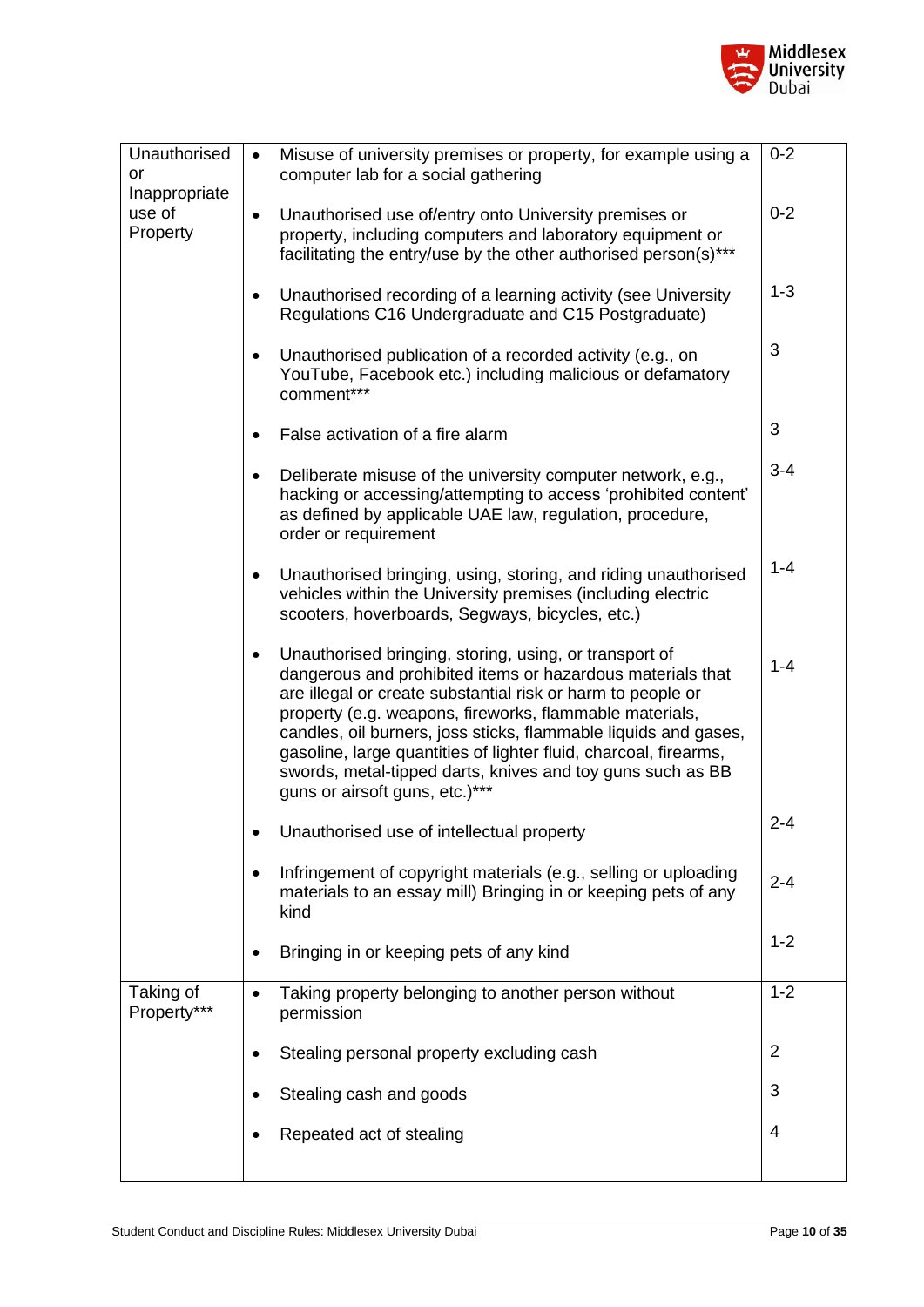

|                                             | Unauthorized removal of university property and supplies<br>(e.g., furniture from lounges or public areas)                                                                                                                                                                                                                       | $\overline{2}$ |
|---------------------------------------------|----------------------------------------------------------------------------------------------------------------------------------------------------------------------------------------------------------------------------------------------------------------------------------------------------------------------------------|----------------|
| Causing a<br>Health or<br>Safety<br>concern | Act/ omission that caused or could have caused a health and<br>safety concern on University premises, including<br>accommodation facilities (e.g. smoking cigarettes in non-<br>designated areas or violating hygiene guidelines in the<br>Residences)                                                                           | $1 - 4$        |
|                                             | Act/ omission that caused or could have caused serious harm,<br>injury or impairment of safety on University premises or during<br>University activities (e.g. disabling fire extinguishers or<br>covering up a smoke detector)                                                                                                  | $2 - 4$        |
|                                             | Possession of an object which may cause harm, alarm or/and<br>distress, including offensive weapons, e.g., knife, pepper<br>spray, gun; all replicas, and; any object adapted for such<br>purposes, such as the use of acid in a water-pistol or a<br>snooker ball. Note, possession is irrespective of intent to<br>cause harm. | $2 - 4$        |
| Illegal<br>substances***                    | Consumption of and/or possession of illegal substances on<br>$\bullet$<br>University premises or within a Halls of Residence                                                                                                                                                                                                     | $0 - 2$        |
|                                             | Dealing illegal substances on University premises or within a<br><b>Halls of Residence</b>                                                                                                                                                                                                                                       | 4              |

| <b>Misconduct against People</b> |                                                                                                                                                                         |                |
|----------------------------------|-------------------------------------------------------------------------------------------------------------------------------------------------------------------------|----------------|
| Type of                          | <b>Example of Misconduct</b>                                                                                                                                            | Level of       |
| <b>Misconduct</b>                |                                                                                                                                                                         | <b>Warning</b> |
| Physical                         | Any form of physically aggressive behaviour or assault                                                                                                                  |                |
| Misconduct***                    | pushing and/or shoving                                                                                                                                                  | $0 - 1$        |
|                                  | Shoving<br>$\bullet$                                                                                                                                                    | $0 - 1$        |
|                                  | Punching                                                                                                                                                                | $2 - 4$        |
|                                  | Kicking                                                                                                                                                                 | $2 - 4$        |
|                                  | Slapping<br>$\bullet$                                                                                                                                                   | $2 - 4$        |
|                                  | Pulling hair                                                                                                                                                            | $2 - 4$        |
|                                  | <b>Biting</b><br>$\bullet$                                                                                                                                              | $2 - 4$        |
|                                  |                                                                                                                                                                         |                |
|                                  | The above behaviours are punishable even when committed in<br>self-defence, though this may be considered a mitigating factor<br>when considering penalties/punishment. |                |
|                                  | Repeated acts of physical misconduct<br>٠                                                                                                                               | 4              |
| Abusive<br>Behaviour***          | Bullying, stalking, hazing<br>$\bullet$                                                                                                                                 | $0 - 4$        |
|                                  | Use of inappropriate language or actions (violent, aggressive,<br>$\bullet$<br>abusive, vulgar, threatening, defamatory or offensive) -                                 | $0 - 4$        |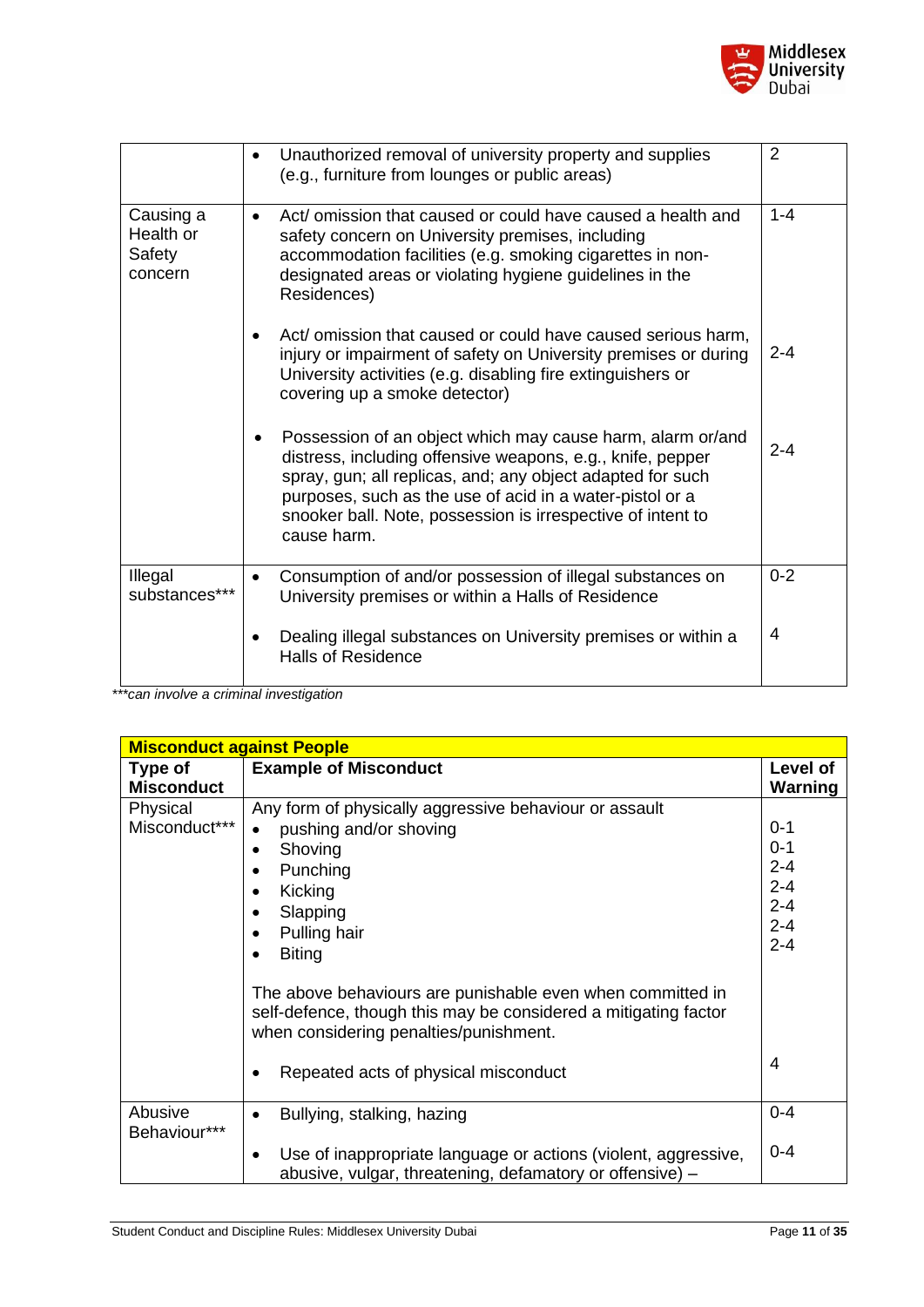

|                         | directly, indirectly or online                                                                                                                                                                                                                 |         |
|-------------------------|------------------------------------------------------------------------------------------------------------------------------------------------------------------------------------------------------------------------------------------------|---------|
|                         | Sending inappropriate messages by email, text or on social<br>media                                                                                                                                                                            | $0 - 4$ |
|                         | Acts of stalking, including following a person, watching or<br>٠<br>spying on them or forcing contact through any means, such as<br>social media - directly, indirectly or online                                                              | $1 - 3$ |
|                         | Repeatedly contacting another person (by phone, email, text<br>$\bullet$<br>or on social networking sites against the wishes of the other<br>person)                                                                                           | $2 - 4$ |
|                         | Any form of harassment* in person, including acting in an<br>$\bullet$<br>intimidating and hostile manner - directly, indirectly or online                                                                                                     | $2 - 4$ |
|                         | Any form of repeated harassment in writing, by email, via the<br>$\bullet$<br>internet (including social media) or otherwise                                                                                                                   | 4       |
|                         | Threats to hurt another person - directly, indirectly or online                                                                                                                                                                                | $2 - 4$ |
|                         | Abusive comments relating to an individual's sex, sexual<br>$\bullet$<br>orientation, religion or belief, race, pregnancy/maternity,<br>marriage/civil partnership, gender reassignment, disability or<br>age - directly, indirectly or online | $2 - 4$ |
|                         | Intimidation: verbal or physical - directly, indirectly or online<br>٠                                                                                                                                                                         | 3       |
| Sexual<br>Misconduct*** | Making unwanted remarks of a sexual nature - directly,<br>$\bullet$<br>indirectly or online                                                                                                                                                    | $0 - 4$ |
|                         | Inappropriately showing naked or semi-naked images to<br>٠<br>another person, for example, via social media                                                                                                                                    | $1 - 4$ |
|                         | Intimate contact without consent, i.e., kissing, touching                                                                                                                                                                                      | $1 - 4$ |
|                         | Indecent public exposure (flashing)                                                                                                                                                                                                            | $2 - 4$ |
|                         | Sharing sexualised materials of another person (whether fully<br>$\bullet$<br>naked or not) without consent - directly, indirectly or online                                                                                                   | $3 - 4$ |
|                         | Sexual harassment, stalking or persecution (virtual or real) of<br>$\bullet$<br>someone with unwanted and obsessive attention                                                                                                                  | $2 - 4$ |
|                         | Bullying behaviour (physical or non-physical) based on a<br>person's sexuality or gender - directly, indirectly or online                                                                                                                      | $2 - 4$ |
|                         | Attempted sexual assault or rape                                                                                                                                                                                                               | 4       |
|                         | Sexual assault                                                                                                                                                                                                                                 | 4       |
|                         | Sexual intercourse or engaging in a sexual act without                                                                                                                                                                                         | 4       |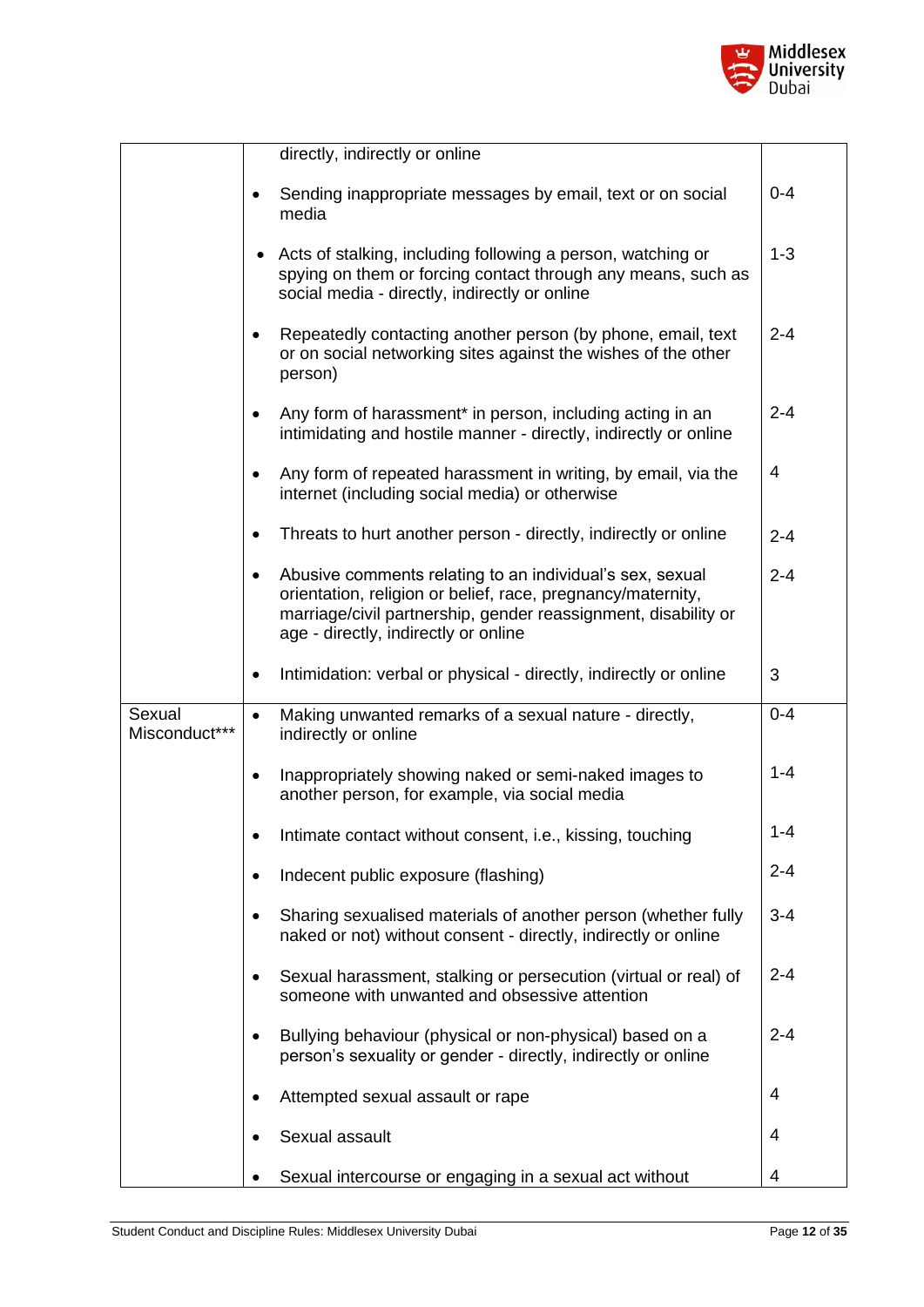

*\* harassment - unwanted conduct which has the purpose or effect of either violating the claimant's dignity or creating an intimidating, hostile, degrading, humiliating or offensive environment for them*

| <b>Misconduct against Community</b>           |                                                                                                                                                                                                                                |          |
|-----------------------------------------------|--------------------------------------------------------------------------------------------------------------------------------------------------------------------------------------------------------------------------------|----------|
| Type of                                       | <b>Example of Misconduct</b>                                                                                                                                                                                                   | Level of |
| <b>Misconduct</b>                             |                                                                                                                                                                                                                                | Warning  |
| Antisocial<br>behaviour on<br>Campus          | Smoking/ Vaping/ E-smoking/ other than in designated<br>$\bullet$<br>smoking areas in the University premises. Shisha smoking<br>is strictly not permitted.                                                                    | $1 - 4$  |
|                                               | Consumption of alcohol / illegal substances or drugs**<br>$\bullet$                                                                                                                                                            | $3 - 4$  |
|                                               | Excessive printing or copying, or other unauthorised use of<br>$\bullet$<br>printing or copying facilities as outlined in the Printing and<br>Photocopying policy and guidance for students.                                   | 1        |
|                                               | Possession, storing, transporting, selling, serving, giving<br>$\bullet$<br>away, making available or sharing or consuming alcohol /<br>illegal substances or drugs**                                                          | $2 - 4$  |
|                                               | Exhibiting signs of being under the influence of alcohol or<br>$\bullet$<br>illegal drugs (i.e. the odour, blood-shot eyes, difficulty<br>standing, etc.) and/or being present when another person is<br>violating these rules | $2 - 4$  |
|                                               | Inconsiderate behaviour towards others in common areas<br>$\bullet$<br>such as the lobby/elevators/entranceways/parking areas                                                                                                  | $1 - 4$  |
|                                               | Noise nuisance, such as playing loud music or slamming<br>$\bullet$<br>doors and not observing quiet area rules                                                                                                                | $1 - 4$  |
| Antisocial<br>behaviour within<br><b>The</b>  | Inconsiderate behaviour towards others within the Myriad<br>$\bullet$<br>including all common areas and the swimming<br>pool/gym/sports court/parking areas                                                                    | $0 - 2$  |
| Myriad (student<br>accommodation)             | Noise nuisance, such as playing loud music or slamming<br>$\bullet$<br>doors (within the Myriad)                                                                                                                               | $0 - 2$  |
|                                               | Offensive or disruptive behaviour in the Myriad                                                                                                                                                                                | $0 - 2$  |
|                                               | Repeated antisocial behaviour within the Myriad<br>٠                                                                                                                                                                           | $2 - 4$  |
| Antisocial<br>behaviour in any<br>location*** | Failure to comply with the laws of Dubai and/or the United<br>$\bullet$<br>Arab Emirates, including but not limited to the Dubai Code<br>of Conduct.                                                                           | $0 - 4$  |
|                                               | Environmental damage including littering, dumping of<br>$\bullet$<br>rubbish, inappropriate usage of bins, fly-tipping                                                                                                         | $0 - 2$  |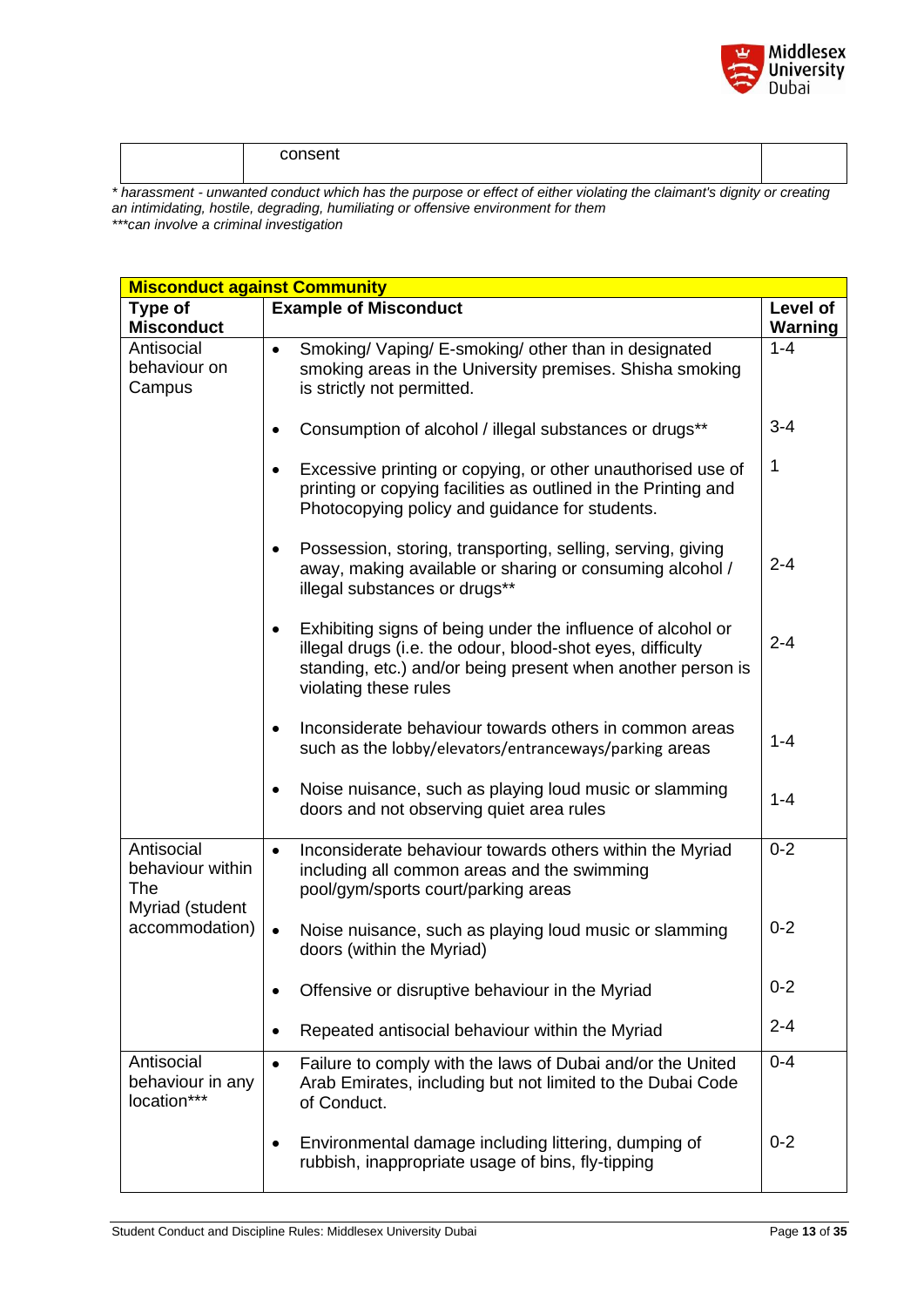

|                                                 | Inconsiderate or inappropriate use of vehicles, including<br>$\bullet$<br>inconsiderate parking and vehicle noise | $0 - 2$ |
|-------------------------------------------------|-------------------------------------------------------------------------------------------------------------------|---------|
|                                                 | Possession, storage, transit or use of fireworks or other<br>٠<br>safety hazards                                  | 2       |
|                                                 | Repeated inconsiderate behaviour towards others,<br>$\bullet$<br>including Parking                                | $2 - 4$ |
| Violations of<br>COVID-19<br><b>Regulations</b> | Failure to comply with the COVID-19 rules and regulations<br>laid down by the UAE government and the University   | $0 - 4$ |

*\*\* Alcohol consumption is prohibited for Muslims in the UAE and strictly regulated for others, especially in public places. The UAE has a zero-tolerance policy for the use of illegal substances and drugs. UAE Federal Law No. 14 of 1995 criminalises production, import, export, transport, buying, selling, possessing, and storing narcotic and psychotropic substances. The local police and undercover agents focus heavily on preventing drug issues.* 

- **4.5.** Penalties are determined depending upon the gravity of the case and/ or the ongoing nature of the misconduct. The greater the severity of the misconduct, the greater the number of warning points and the greater the severity of the penalty. The range of penalties available includes a formal warning, restrictions/ conditions, a written apology, suspension or expulsion. Other penalties can include:
	- Issuing a formal oral or written warning.
	- Alerting the students' parent / legal guardian (especially when at risk of harm to self or others).
	- Placing the student on behavioural probation.
	- Requiring the student to render a formal apology.
	- Requiring the student to develop a research project, present a workshop or a reflection paper outside the assessment scheme of their programme but relevant to this code.
	- Mandating engagement in community service and volunteering work.
	- Suspending the student from the University.
	- Withdrawing or restricting privileges (for example, access to certain facilities and common areas, services, activities or events).
	- Expulsion from University.
	- Requiring the replacement or repairing of any damaged property (or restitution for costs of the same).
	- *Imposition of fines and charges*. A fine can be a sum of money imposed as a penalty following disciplinary action and can range from AED 100 to AED 2,000. Fines can also be imposed by relevant law enforcement and governmental entities beyond the scope or limits of this Code (e.g. false activation of a fire alarm which is punishable with a fine of AED 5,000). A charge can include a sum of money imposed on the student in recompense for damage caused or loss incurred. A fine can be levied in addition to a charge following disciplinary action.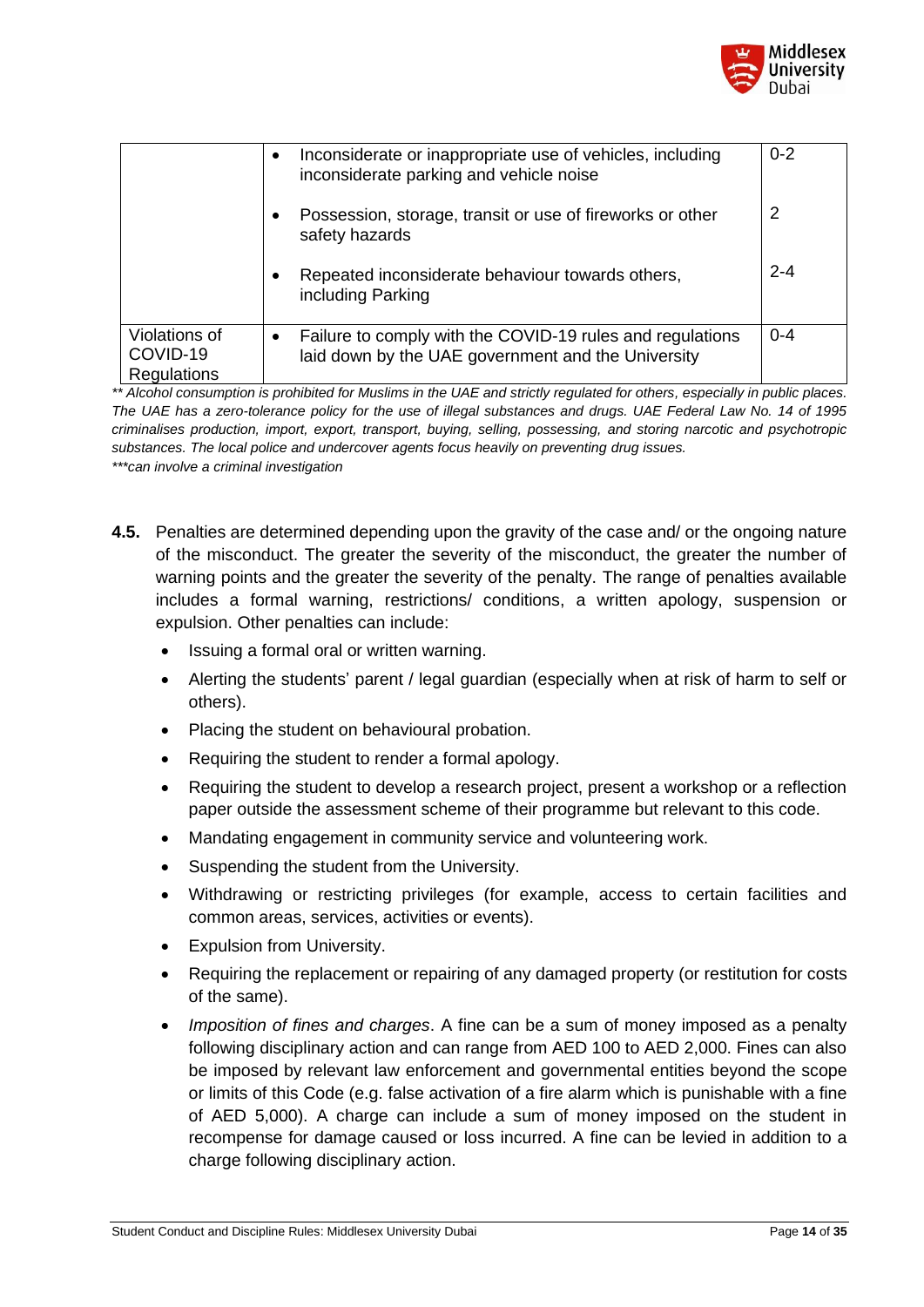

- Requiring the student to consult with the University counsellor and/or a relevant expert.
- Advising the home university (in the case of a Study Abroad or Exchange student).
- Any other penalty that is appropriate to the case at hand and proportionate to the violation
- **4.6.** Warning points issued under Academic Misconduct regulations (see Section F of Middlesex University Regulations) will be accumulated with warning points issued under these rules.
- **4.7.** Where a student is enrolled on a programme leading directly to a professional qualification or the right to practise a particular profession or calling, any conduct that renders that student a person not fit to be admitted to and practise that profession or calling is deemed to be misconduct.

Please note: for some professional programmes, there are separate 'Fitness to Practice' panels that consider this issue and work in conjunction with these regulations. Delegated authority is given to professional leads who are in a position to make professional standard judgements and undertake an appropriate risk assessment.

**4.8.** The University reserves the right to impose penalties in cases where a student has withdrawn from courses, withdrawn from the University, or been awarded a degree prior to resolving a conduct case. The University may impose registration, enrolment and/or housing holds to prohibit registration/enrolment during the proceedings. If a sanction has been imposed on a student who has withdrawn from the University or been awarded a degree prior to the resolution of a conduct case, the files will usually be retained as a disciplinary record for at least five years.

### <span id="page-14-0"></span>**5. The Disciplinary Process**

Where a student engages in any activity that may constitute misconduct under the University's Student Conduct and Discipline Rules, the following procedures apply.

#### **Stage 1: Early Resolution & Reporting**

- Misconduct resolved at the local level by a member of staff (by sanctioning a penalty of 0 warning points, i.e., a warning letter)
- If resolution at the local level is not possible or inappropriate, the misconduct is reported to the Deputy Director (or Nominee) or Care and Concern.

#### **Stage 2: Investigation**

- The Deputy Director (or Nominee) gathers evidence (e.g. written statements, reports, emails).
- Students may attend an investigatory meeting to answer questions and present their version of events.
- The Deputy Director (or Nominee) considers the evidence and determines the following: to take no further action;
	- to issue a written warning;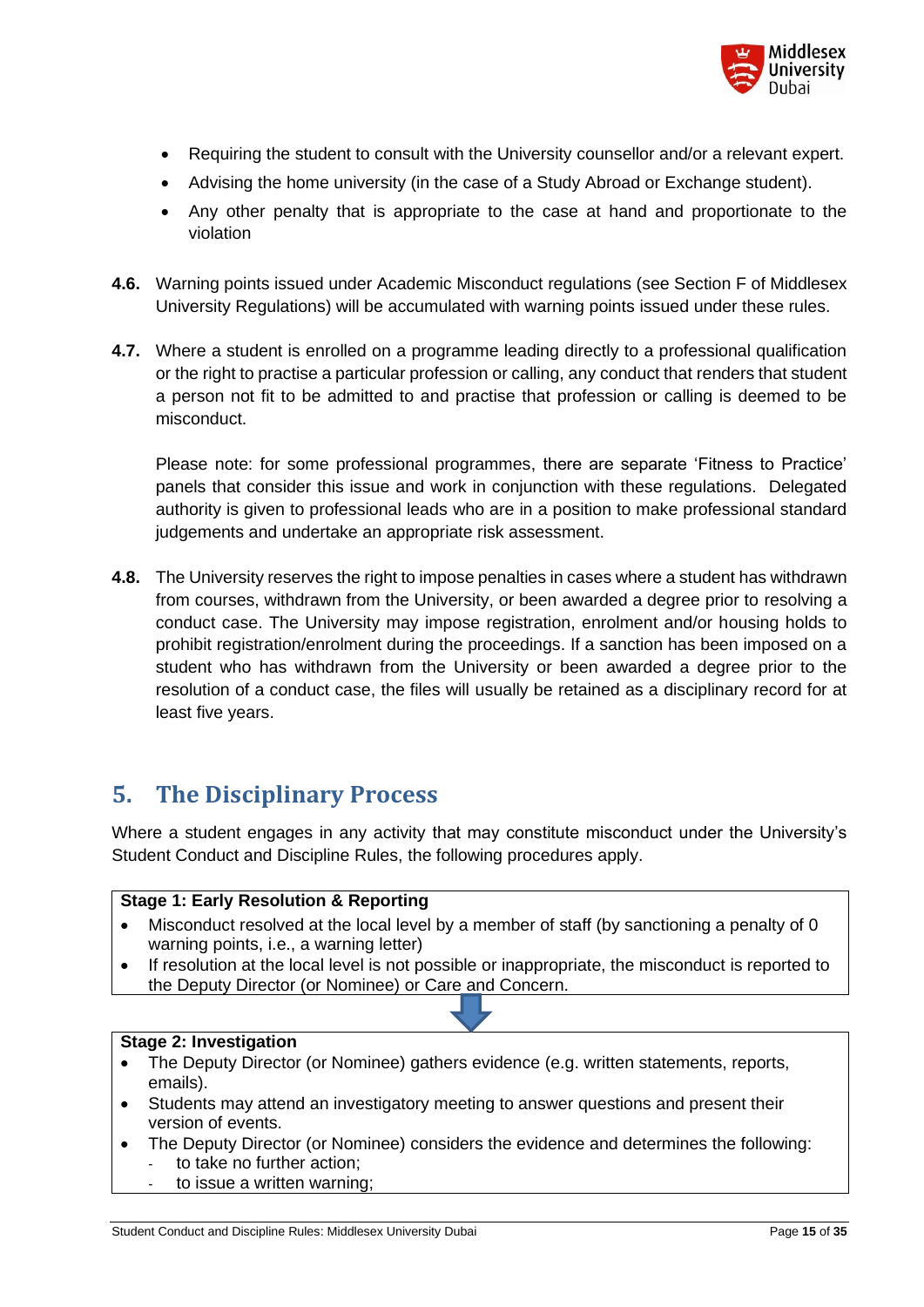

- to order the making good or restitution of damage or loss in to impose a fine;
- to exclude or suspend, pending further investigation;
- to set up a disciplinary committee.

#### **Stage 3: Disciplinary Committee Hearing**

- Student advised in writing to attend a disciplinary hearing in front of a committee to answer questions about the alleged misconduct and give an account of their version of events.
- Student has the right to be accompanied by a student or staff member of the Student Council.
- The committee considers all evidence presented before it to recommend to the Director:
	- to take no further action;
	- to issue a written warning;
	- to order the making good or restitution of damage or loss;
	- to exclude or suspend the student;
	- to expel the student.

Where four or more points have been exceeded, a verdict of suspension, exclusion or expulsion will be adopted.

#### **Stage 4: Appeal**

- Student has the right to appeal to the Director within ten working days if aggrieved by the verdict made by the disciplinary committee; the decision to suspend or exclude pending further investigation or; by an order to make good of damages or loss.
- The Director will consider the case.
- The verdict of the Director ends the University's internal procedures.

At this point, the student will be issued with a Completion of Procedures letter, which allows recourse to the OIA.

### <span id="page-15-0"></span>**6. Stage 1: Early Resolution and Reporting**

- **6.1.** Where issues concerning student conduct and behaviour arise in the university's day-to-day running; where possible, these issues are to be resolved at a local level by a staff member.
- **6.2.** With respect to student conduct and behaviour in a learning or teaching environment, appropriate managers are empowered to impose 0 warning points in the form of, for example, a written warning. These staff members do not have the authority to impose sanctions greater than 0 warning points but will refer cases to be dealt with under these procedures where appropriate.
- **6.3.** If it is not possible and/ or appropriate to deal with an issue at a local level or the issue concerns misconduct which appears to be actually or potentially serious, i.e., is deemed to warrant a sanction greater than 0 warning points, the matter shall be reported to the attention of the Quality Office or referred through the Care and Concern procedure. The incidents of alleged violations must be filed with the Quality Office within 10 working days of the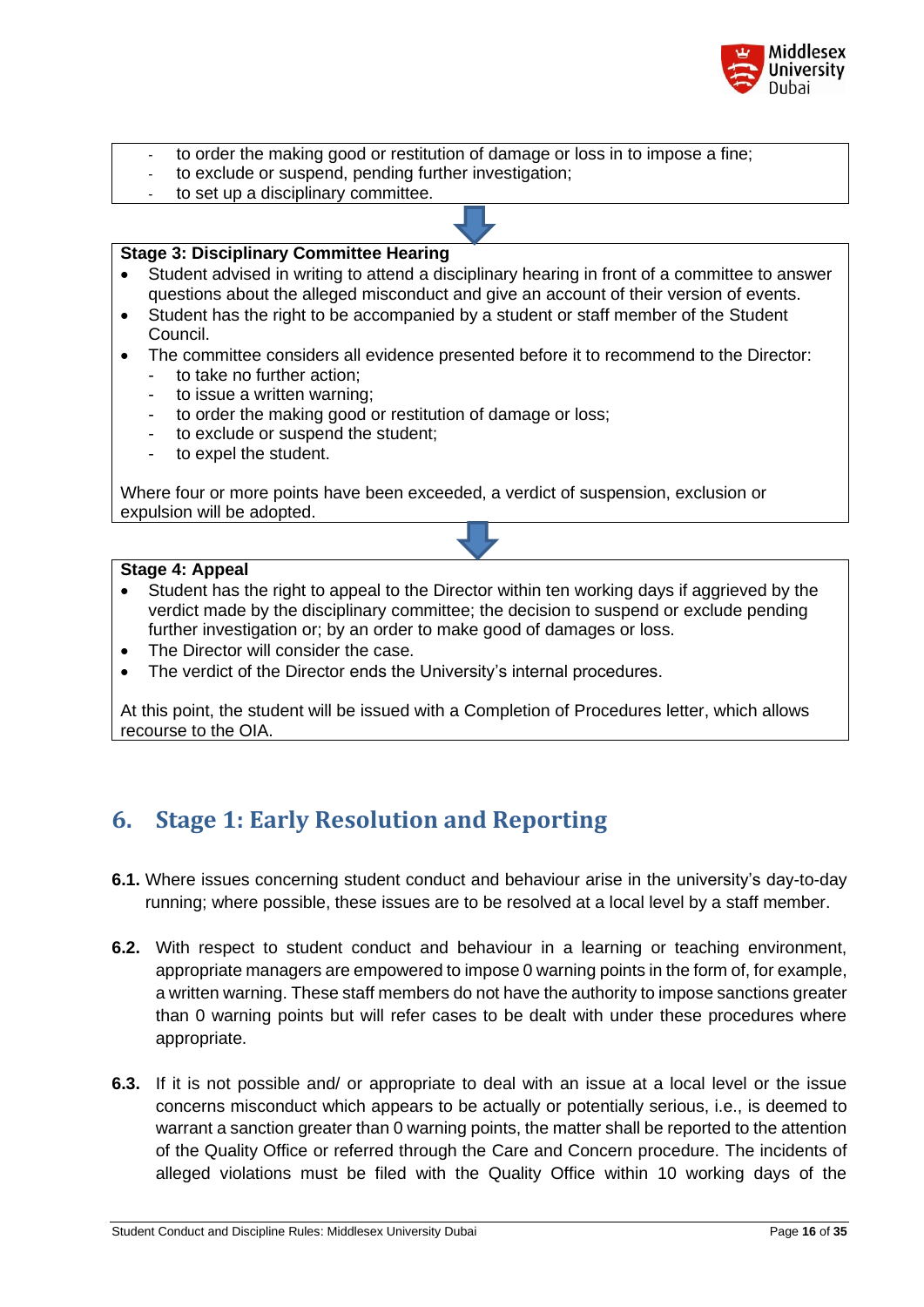

occurrence or the discovery of the alleged violation(s) unless there are extenuating circumstances that prevent this. If the reporting person (student or staff member) fails to provide evidence or a written statement of facts within ten days, the allegation will be treated null and void.

- **6.4.** If a concern is reported to the Quality Office or referred through the Care and Concern procedure, the student will usually be informed.
- **6.5.** *Precautionary measures*: The University is committed, where possible, to ensuring students can remain engaged in their studies whilst disciplinary proceedings are ongoing and where possible.

However, depending on the nature of the concern and the information available, a decision will be made by the Deputy Director (or Nominee) on whether or not to exclude or suspend the student pending further investigation. Precautionary measures may be put in place if they are reasonable and proportionate to protect the reporting student or others while the allegation is being dealt with and may include:

- Imposing conditions on the accused student (for example, requiring the accused student not to contact the reporting student and/ or certain witnesses and/ or requiring the accused student to move accommodation)
- Suspending the accused student from their studies on a full, qualified or partial basis
- Excluding the accused student (for example, prohibiting the accused student from going to certain accommodation blocks or using the sports facilities or from attending a placement)

A risk-based approach may be used to inform this decision.

- **6.6.** Suspension is most likely to be used only if the seriousness of the case warrants it.
- **6.7.** A student who is suspended or excluded pending further investigation will have the opportunity to make representations or request a review of the decision at any stage to the Deputy Director (or Nominee) if there is a material change in circumstances.
- **6.8.** At a suspension review meeting, the panel will consider:
	- any relevant reports, documents and records
	- the student's response to the allegation:
	- any relevant witness statements; and
	- the seriousness (and frequency) of misconduct.

It is the panel's responsibility to determine the outcome of the suspension review meeting and to decide one or more of the following options:

- to lift the suspension and take no further action;
- to lift the suspension and impose exclusion conditions;
- to keep the suspension conditions in place, pending further investigation;
- to progress to a disciplinary hearing.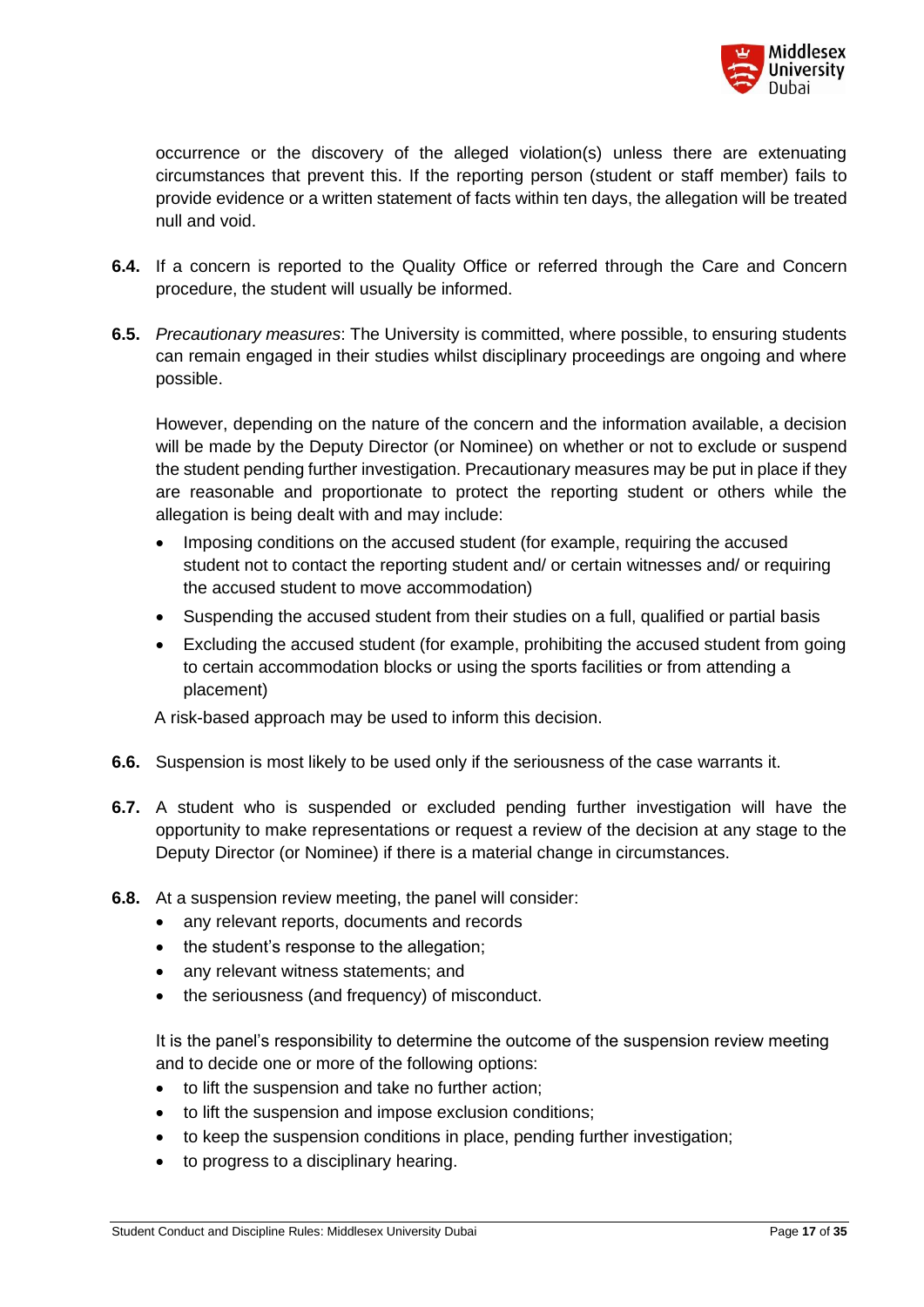

A risk-based approach may be used to inform any of the above outcomes.

**6.9.** When a concern is reported, the Deputy Director (or Nominee) will progress the disciplinary process to Stage 2 and commence investigatory proceedings.

### <span id="page-17-0"></span>**7. Stage 2: Investigation**

- **7.1** The Deputy Director (or Nominee) will commence the investigation stage, which constitutes gathering information and collating evidence relating to the allegation of misconduct.
- **7.2** Evidence is likely to be, but not exclusively, in the form of a written statement from the reported party/parties; statements from other parties, for example, from a member of staff; reports from, for example, The Myriad or Security; other forms of evidence, such as CCTV footage, emails, text messages, messaging on social media, mobile phone screenshots. In addition, a student may be invited to attend an investigatory meeting where they will be asked questions relating to the alleged misconduct and provided the opportunity to present their version of events.
- **7.3** If an investigatory meeting is required, the student will be requested in writing to attend. The purpose of the investigatory meeting is for the student to answer questions pertaining to the alleged misconduct.
- **7.4** At an investigatory meeting, students are entitled to be accompanied by a currently enrolled fellow student. Legal representation is not permitted.
- **7.5** On conclusion of the investigatory proceedings, the Deputy Director (or Nominee) shall consider the gravity of misconduct and determine the following:
	- To take no further action;
	- To issue a written warning;
	- To order the making good or restitution of damage or loss, i.e. to impose a fine;
	- To exclude or suspend the student;
	- To set up a disciplinary committee

A risk-based approach may be used to inform any of the above outcomes.

### <span id="page-17-1"></span>**8. Stage 3: Disciplinary Committee Hearing**

**8.1** A the disciplinary committee meeting is scheduled when a student is invited to a formal hearing to discuss allegations against them in front of a panel and answer questions relating to the allegation of misconduct.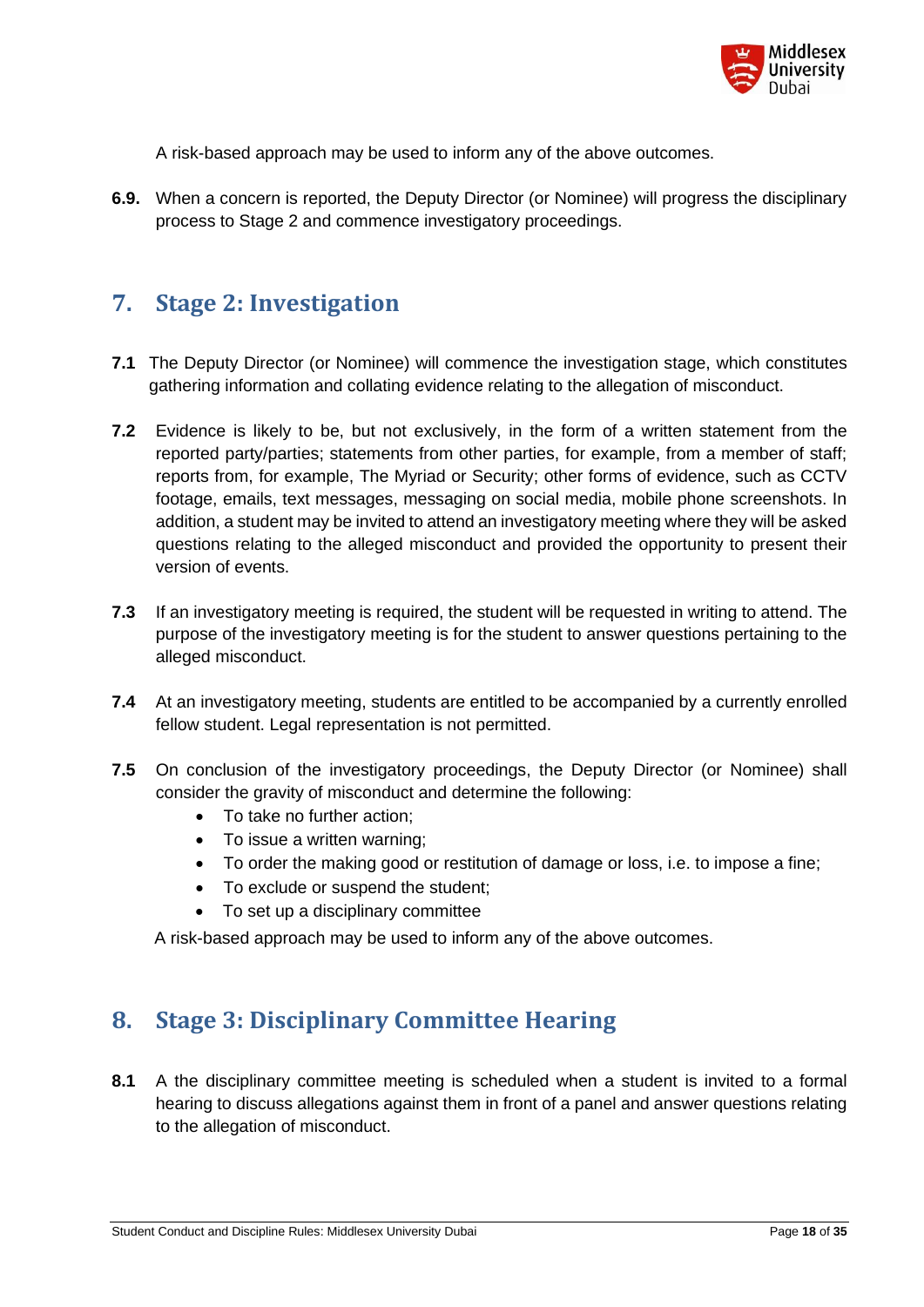

- **8.2** The committee will be made up of senior members of staff with the suitable expertise to reasonably, impartially and carefully consider the case and will be comprised as follows:
	- Deputy Director or nominee
	- Quality Office Staff or nominee
	- Academic Staff representative
	- Student representative
- **8.3** The students will have the opportunity to present their version of events and comment on available evidence presented to them by the committee.
- **8.4** At any disciplinary committee hearing, students are entitled to be accompanied by a currently enrolled fellow student. Any other representation is not generally allowed except with express permission by the Chair of the disciplinary committee not less than 24 hours before the meeting. Legal representation is not permitted.
- **8.5** The student will be advised in writing of their requirement to attend a disciplinary committee hearing and provided with no less than five working days prior notice.
- **8.6** The student will have the opportunity to address the committee through a formal written statement in which the student will specifically address the allegations presented against the student.
- **8.7** At the disciplinary committee hearing, the panel will consider:
	- the evidence presented before them;
	- the student's response to the allegation;
	- any witness statements, including those provided to the committee in person;
	- and the gravity (and frequency) of misconduct.

It is the panel's responsibility to determine the outcome of the disciplinary hearing and to recommend to the Director one or more of the following options:

- To take no further action:
- To issue a written warning;
- To order the making good or restitution of damage or loss;
- To exclude or suspend the student;
- To evoke Alumni benefits;
- To expel the student

A risk-based approach may be used to inform any of the above outcomes.

- **8.8** The student will usually be informed of the committee's decision within five working days of the disciplinary hearing.
- **8.9** Should the student choose not to attend the committee hearing, they have the right to provide representation in a written statement.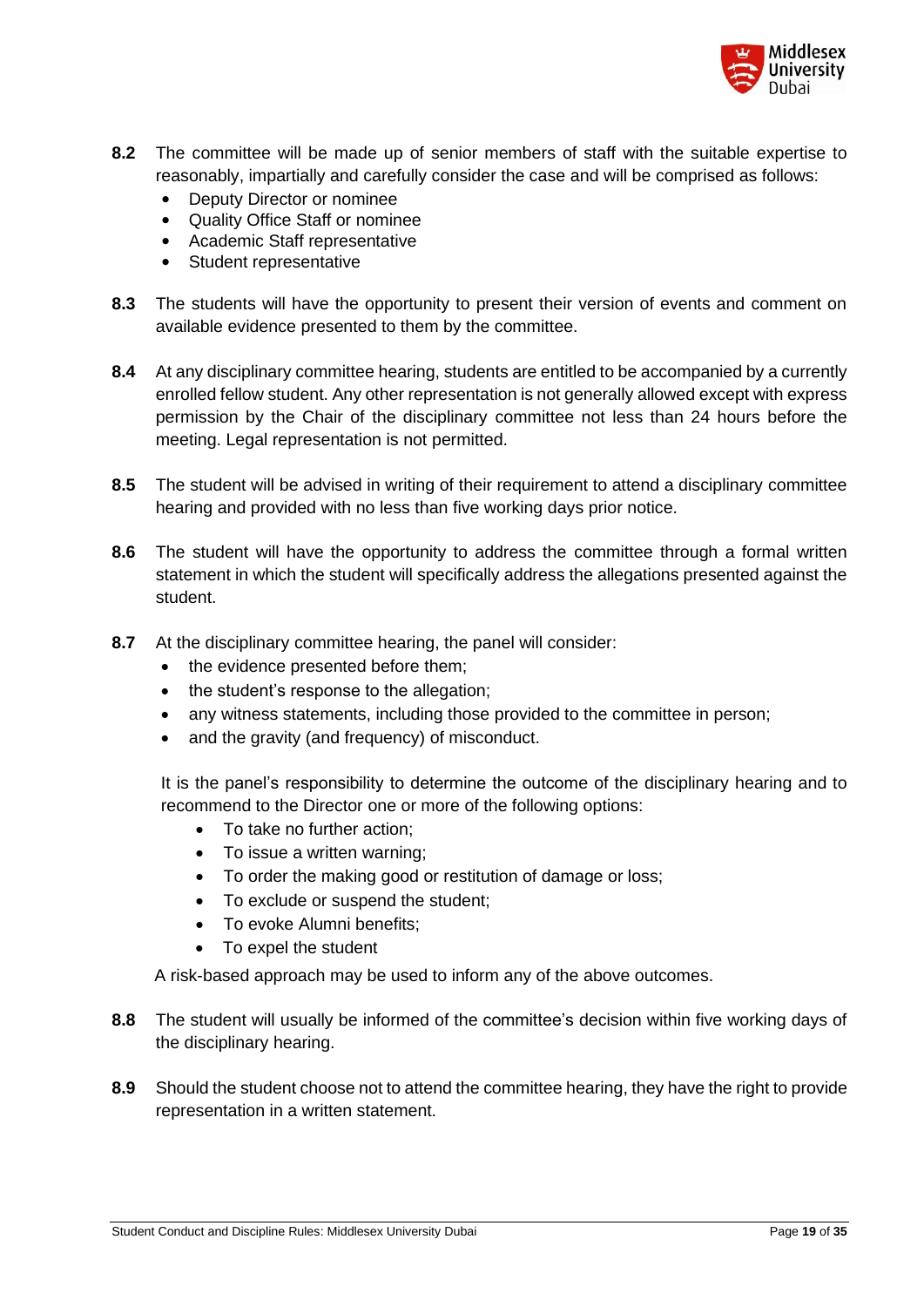

**8.10** Should the student choose not to attend, the disciplinary committee hearing shall continue in the student's absence. The Deputy Director (or Nominee) will contact the student in writing regarding the committee's decision.

### <span id="page-19-0"></span>**9. Stage 4: Appeal**

- **9.1** The student shall have the right of appeal to the Director within ten working days, giving the grounds for the appeal, if:
	- The student is aggrieved by the verdict made by the panel at a disciplinary committee hearing and wishes to appeal the outcome;
	- The student is aggrieved by the decision to suspend or exclude and wishes to appeal the decision;
	- The student is aggrieved by an order to make good of damage or loss and wishes to appeal the order.
	- The student considers that the procedures were not appropriately followed;
	- The student has new material evidence that they were unable, for valid reasons, to provide earlier in the process;
	- The student believes there is bias or a reasonable perception of bias during the procedure.
- **9.2** 'Working day' refers to a day on which the University is normally open: it does not include Saturdays, Sundays, Public Holidays or other designated periods of closure outside the academic terms.
- **9.3** The Director shall consider the appeal and decide whether to uphold or amend the decision. The decision of the Director shall be final.
- **9.4** Following an appeal to the Director, these procedures are now complete, opening the way for the student to approach the UK's Office of the Independent Adjudicator.
- **9.5** An appeal to the Office of the Independent Adjudicator should be made in writing to the address below within one year of the student receiving notification that the university's internal procedures have been completed. They should enclose a copy of the university's final decision and state the reasons for seeking redress from the Higher Education Independent Adjudicator in the United Kingdom (UK).

Email enquiries may be sent to [enquiries@oiahe.org.uk.](mailto:enquiries@oiahe.org.uk) The website address is [www.oiahe.org.uk.](http://www.oiahe.org.uk/)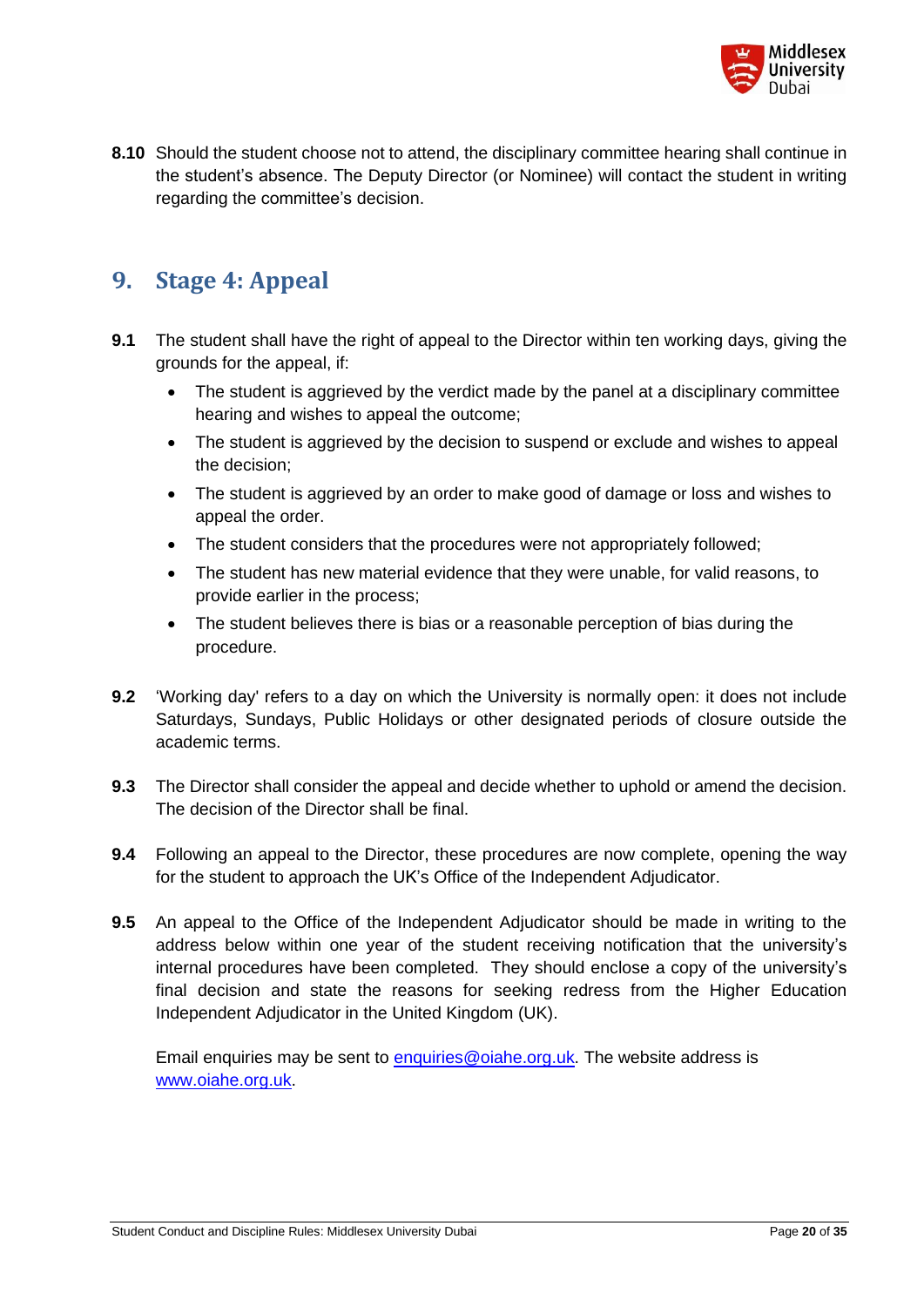

# <span id="page-20-0"></span>**10. Warning Point Systems**

- **10.1** Where a student's behaviour is being considered by the Deputy Director (or Nominee) either at Stage 2: Investigation or Stage 3: Disciplinary Committee hearing, then warning points may be used as a penalty (either alone or in combination with other penalties) if considered reasonable and proportionate in the circumstances. Warnings, where considered appropriate, are recorded according to the seriousness and nature of the behaviour. There is no requirement that the University apply warnings where a warning is deemed inappropriate to the circumstances, and an alternative penalty is applied.
- **10.2** Offences, for the purpose of warnings, fall into different levels of seriousness classified on a four-point scale: minor — serious — grave — suspension/expulsion.
- **10.3** A guide to the type of warning which might be issued is provided in paragraph 4.4 'Table of types of misconduct and consequences'. However, this is only a guide. It is expected that the Deputy Director (or Nominee) or the Disciplinary Committee will use their discretion and take into account the individual circumstances of each offence and vary the type of warning and/ or penalty issued accordingly.
- **10.4** Warnings recorded remain on the student record for the duration of the student's enrolment at the University.

#### **Accumulation of warnings**

- **10.5** Each level of warning is scored on a 0 to 4 basis as follows: *Number of Warning Points:*
	- 0 Written
	- 1 Minor
	- 2 Serious
	- 3 Grave
	- 4 Suspension and/ or Expulsion
- **10.6** Where the student has reached or exceeded four warning points on their student record, a decision about suspension, exclusion, or expulsion must be made. The student is generally notified within two months after the most recent warning point is awarded.

#### **Relationship with other penalties/warnings**

- **10.7** Over and above these Rules, the University may impose financial and/or other penalties such as Library fines, charge for the use of facilities, reimbursement for loss or damage incurred to the University or personal property of staff, students or visitors. Action taken by the University under those arrangements may lead to reference to the Deputy Director (or Nominee) for consideration of awarding a warning or for other action under Student Conduct and Discipline Rules. Any such warning will be added to any preceding penalties, charges or reimbursement.
- **10.8** The University may record the existence of warnings on any reference supplied.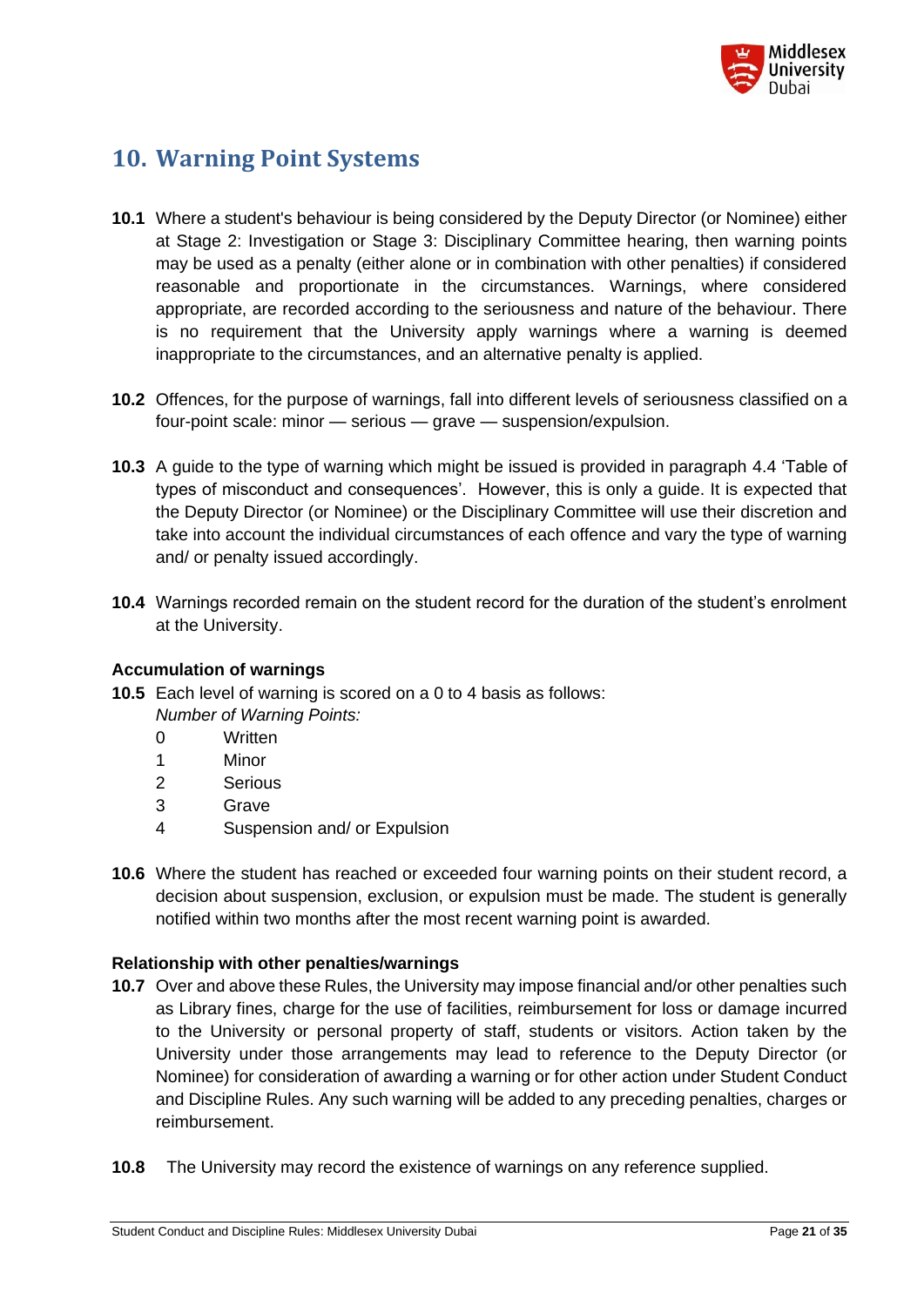

**10.9** In accordance with Admissions Policy - section on Re-application from previously registered students (https://www.mdx.ac.uk/ data/assets/pdf file/0024/363480/APS-7-Admissions-[Policy.pdf\)](https://www.mdx.ac.uk/__data/assets/pdf_file/0024/363480/APS-7-Admissions-Policy.pdf), if an applicant has had the previous study terminated, the University reserves the right not to consider their application to any programme of study.

### <span id="page-21-0"></span>**11. Misconduct which is also a criminal offence**

- **11.1** There may be instances where an alleged act of misconduct may also constitute a criminal offence.
- **11.2** The nature and scope of the University's internal disciplinary process and the nature and scope of a criminal process are fundamentally different and independent. It is essential to maintain a clear distinction between them:
	- Under the criminal process, the allegations will be treated as a potential criminal offence; the allegations will be treated as a potential breach of discipline under the disciplinary process.
	- The criminal process is an external procedure. It deals with allegations that a student has committed a criminal act. The allegation has to be proven beyond a reasonable doubt. A judge can impose a wide range of sanctions on an individual who is found to have committed a criminal offence in accordance with the criminal laws of the UAE.
	- The internal disciplinary process is conducted internally at the University. It is based upon an allegation that a student has breached the University's rules and regulations. The allegation has to be proven on the balance of probabilities. The most serious sanction that can be applied is permanent expulsion from the University.
	- Any adverse finding in the criminal process could result in the student having a criminal record, which could have a serious detrimental effect on the future of the individual concerned at the University.
- **11.3** The criminal process takes priority. If the matter is being dealt with under the criminal process, then, save for taking any necessary precautionary action, the disciplinary process will be suspended until the criminal process ends. In that way, the disciplinary process does not duplicate, overlap with or undermine the criminal process.
- **11.4** If the matter is not being dealt with under the criminal process or where the criminal process has been concluded, the University will consider whether a breach of discipline has occurred through the University's Student Conduct and Discipline procedure.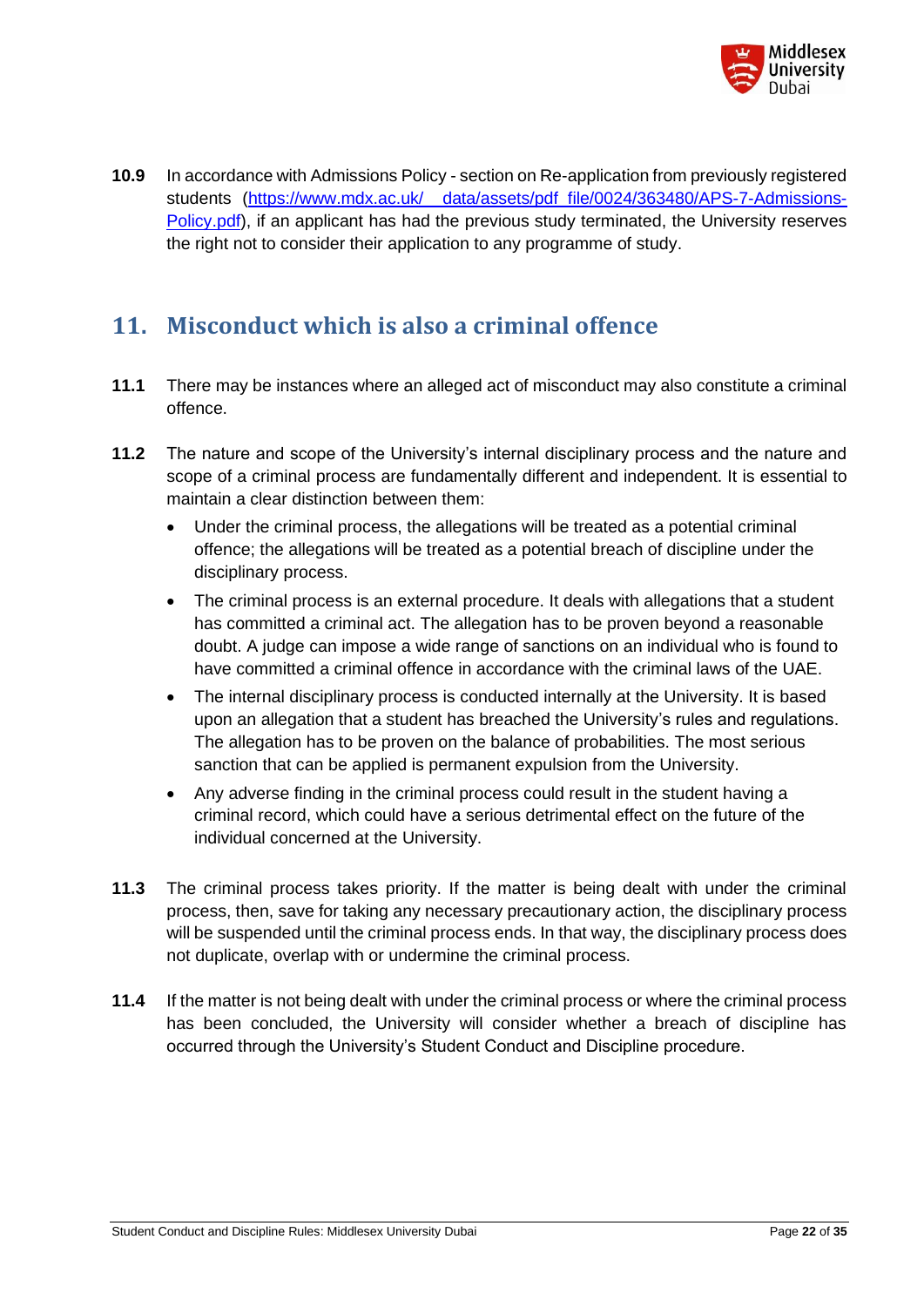

# <span id="page-22-0"></span>**12. Procedures for Misconduct Which May Constitute a Criminal Offence**

#### **Reporting Incidents**

**12.1** Anyone can make a report of criminal activity to the Police. Where the victim of a criminal offence is the reporting student, the University will usually consider that the decision to report a criminal offence is at the discretion of the reporting student.

#### **Precautionary Measures**

- **12.2** Where an offence under criminal law is reported to the University, action under this Code will be deferred pending any police investigation or prosecution save for taking any necessary precautionary measures:
	- to ensure that a full and proper investigation can be carried out (either by police or a university investigator); and/ or
	- to protect the reporting student or others while the allegation is being dealt with as part of a criminal or disciplinary process.
- **12.3** Precautionary measures may be put in place if they are reasonable and proportionate and may include:
	- Imposing conditions on the accused student (for example, requiring the accused student not to contact the reporting student and/ or certain witnesses and/ or requiring the accused student to move accommodation)
	- Suspending the accused student from their studies on a full, qualified or partial basis
	- Excluding the accused student (for example, prohibiting the accused student from going to certain accommodation blocks or using the sports facilities or from attending a placement)
- **12.4** The university has the right to review a case after three months if no information has been forthcoming from the student and/or the police regarding the progress of the case. The University may come to a conclusion based on the evidence available.

#### **Criminal Investigation / Prosecution**

**12.5** Where the offence under criminal law is reported to the Police, action under this Code will be deferred pending any police investigation or prosecution. Where a finding of misconduct is made, and a criminal court has also sentenced the student in respect of the same facts, the court's penalty shall be taken into consideration in determining any warning points under this Code. A risk-based approach may be used to assess whether or a student may return to study.

#### **Disciplinary Investigation / Charge**

**12.6** If the reporting student will not report the matter to the police or will not co-operate in their enquiries or the accused student is acquitted following criminal process, the University will consider the matter a potential breach of student conduct and will consider sanctions. Only in exceptional circumstances will the University report an alleged crime to the police contrary to the wishes of the reporting student.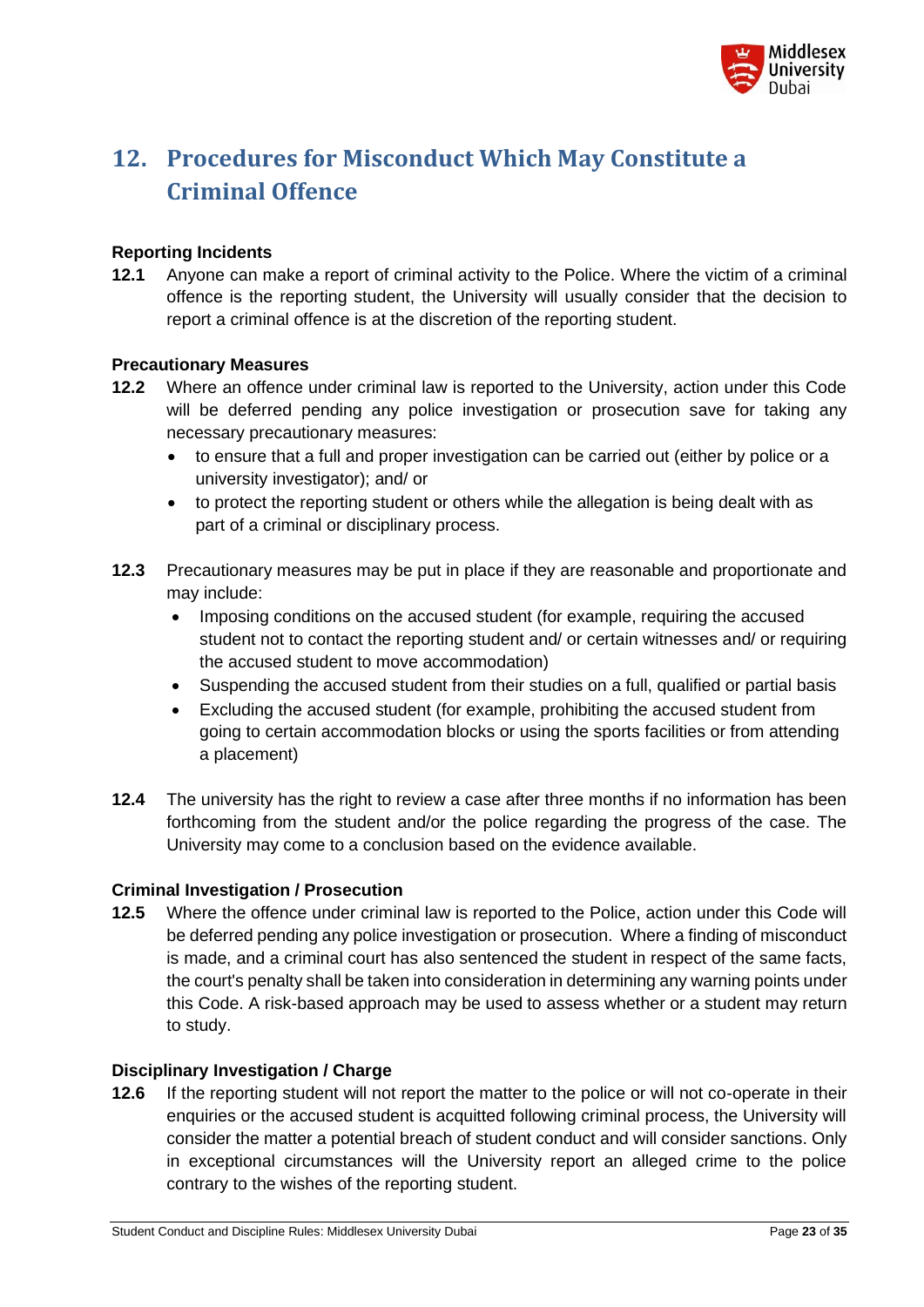

- **12.7** Depending on the nature of the concern, the University will refer the misconduct which constitutes a criminal offence to the police.
- **12.8** Failure to comply with the laws of Dubai and/or the United Arab Emirates, including but not limited to the Dubai Code of Conduct [\(https://www.mdx.ac.ae/prospective](https://www.mdx.ac.ae/prospective-students/international-students/local-laws-customs)[students/international-students/local-laws-customs\)](https://www.mdx.ac.ae/prospective-students/international-students/local-laws-customs), will impose sanctions. The following can be considered as illegal acts that may involve criminal investigation:
	- Deceitful behaviour such as fraud/ attempted fraud, deceit, deception or dishonesty
	- Unauthorised or inappropriate use of property such as unauthorised publication of a recorded activity (e.g. on YouTube, Facebook etc.) including malicious or defamatory comments
	- Consumption of and/or possession of illegal substances on University premises or any University-related premises, including The Residences
	- Taking of property belonging to another person without permission or stealing
	- Any form of physically aggressive behaviour or assault
	- Any form of verbally aggressive behaviour (violent, aggressive, abusive, threatening, defamatory or offensive) or harassment in writing, by email, via the internet (including social media) or otherwise
	- Any form of sexually inappropriate behaviour or assault
	- Dealing illegal substances on University premises or any University-related premises including The Residences

#### **Supporting Students**

- **12.9** The University will make available appropriate assistance and relevant information and support to all students involved in disciplinary matters which may constitute a criminal offence, from the time when the incident is first reported to the University up until the time when the relevant criminal and/ or disciplinary process has been concluded and in some cases, beyond that.
- **12.10** In cases involving allegations made by one student against another student, the University will afford the same duties and obligations to both students to ensure both are treated fairly. Due regard will be taken to, for example, exercise a duty of care apply the principles of fairness and equality, i.e., the right to a fair hearing before an impartial decision-maker.
- **12.11** It is the University's priority to ensure, where possible, that the disciplinary process does not impinge a student's academic studies. This may mean, for example, the implementation of no-go areas on the University campus in place of suspending a student.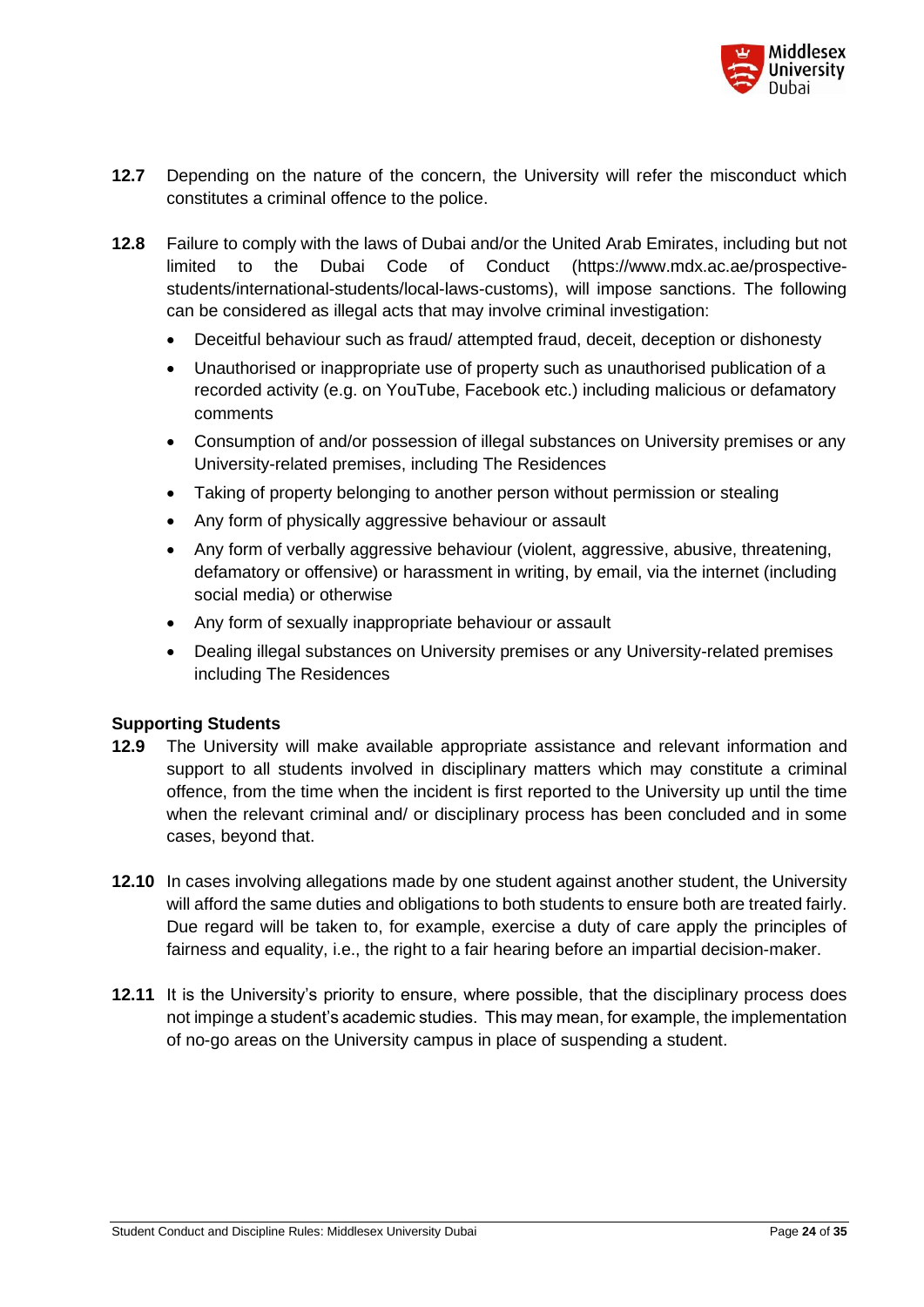

# <span id="page-24-0"></span>**APPENDICES**

# <span id="page-24-1"></span>**A.1 Code of Conduct for Library, Library Silent Study, and Library Individual Study (LIS)**

These rules are designed to ensure that all Library, Library Silent Study, and Library Individual Study (LIS) users obtain the maximum benefit from the facilities. These rules apply to both physical and electronic Library spaces. Only Middlesex University Dubai students, alumni, approved overseas Middlesex students, staff members, and authorised visitors are allowed to use Library, Library Silent Study, and Library Individual Study (LIS).

At all times, students must also ensure full compliance with the laws of the United Arab Emirates (UAE). This includes the regulatory framework of the Dubai Government's Knowledge and Human Development Authority (KHDA), Dubai Development Authority (DDA) and all other applicable federal or Emirate-level laws.

#### **General:**

- To enter the Library, Library Silent Study, and Library Individual Study (LIS), you must possess a valid Middlesex University ID card and produce it if asked by any member of university staff (including Security Officers).
- You may not use another student's ID for any Library transaction.
- You are responsible for your property at all times. The Library takes no responsibility for lost or stolen property.
- Books, laptops, and personal possessions may not be left unattended in either the Library, Library Silent Study, and Library Individual Study (LIS) for extended periods. Library or security staff reserves the right to remove items left for longer than 15 minutes in order to provide access for other users.
- Mobile phones must be on silent. No conversations may occur on mobile phones in the Library, Library Silent Study, and Library Individual Study (LIS). Messages may not be listened to on the mobile phones in the Library, Library Silent Study, and Library Individual Study (LIS).
- No devices (laptop, tablet, phone, etc.) may generate noise. Headphones must be used with all noise-producing devices.
- Staff and students have the right to carry out their work and study in the Library, Library Silent Study, and Library Individual Study (LIS) without intimidation or aggression from others.
- Food (cold, uncooked and non-aromatic) and drinks with lids are allowed. However, this privilege is subject to being revoked if students do not demonstrate respect for others using these spaces (and for Library staff) by using the rubbish bins to dispose of wrappers.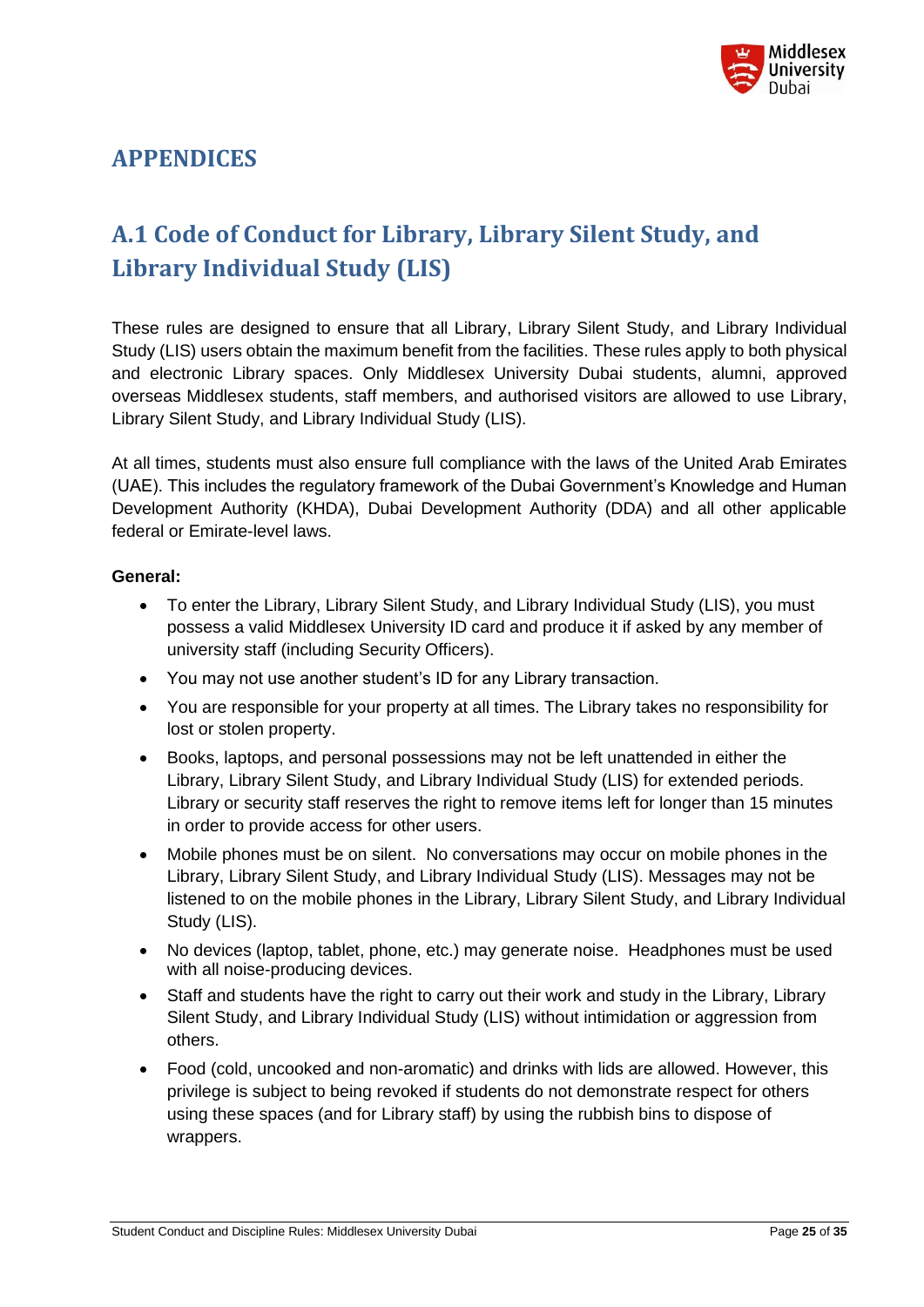

- In respect of other Library users, students are asked to leave the study area they have used (carrel, computer station, LIS rooms) clean and tidy.
- Reference books and un-borrowed materials must be returned to the book sorting bin near the book stacks. Students should not return books to the shelves.
- You may not remove any materials from the Library, Library Silent Study, and Library Individual Study (LIS) without authorisation. Failure to observe this may lead to the suspension of borrowing facilities.
- Items borrowed on one person's card must not be transferred to another person. You are responsible for all items on your account at all times.
- All resources, including loanable laptops, must be treated with care. Anything which is lost, destroyed, or damaged beyond repair must be paid for by the person who has the material checked out.
- Students found damaging the Library, Library Silent Study, and Library Individual Study (LIS), stealing, or defacing Library materials and/or space will be subject to University disciplinary procedures.
- You must comply with all data protection and copyright laws and related University regulations.
- Any outstanding fines and other charges may result in Library privileges being withdrawn until payment is made.
- Only one person may utilise one study space. These spaces must be reserved.
- Photography, filming, and/or recording may only be done in the Library, Library Silent Study, and Library Individual Study (LIS) with required prior approvals.

#### **Noise in the Library, Library Silent Study, and Library Individual Study (LIS):**

In order to achieve our goal of providing study spaces for a variety of needs, two different types of study areas have been created in the Library, Library Silent Study and Library Individual Study (LIS). Library staff endeavour to ensure that students behave appropriately in accordance with the zone designations:

- *Silent Study*: No talking or whispering, no mobile phone noise, the individual study only.
- *Individual Study:* Individual study allowed, no mobile phone use allowed, quiet voices only.

All those in breach of the above regulations will be asked to immediately leave the Library, Library Silent Study, and Library Individual Study (LIS). Additionally, their Middlesex Student ID cards may be confiscated. This will be regarded as a violation of the Student Code of Conduct, and action will be taken under the University's disciplinary procedures.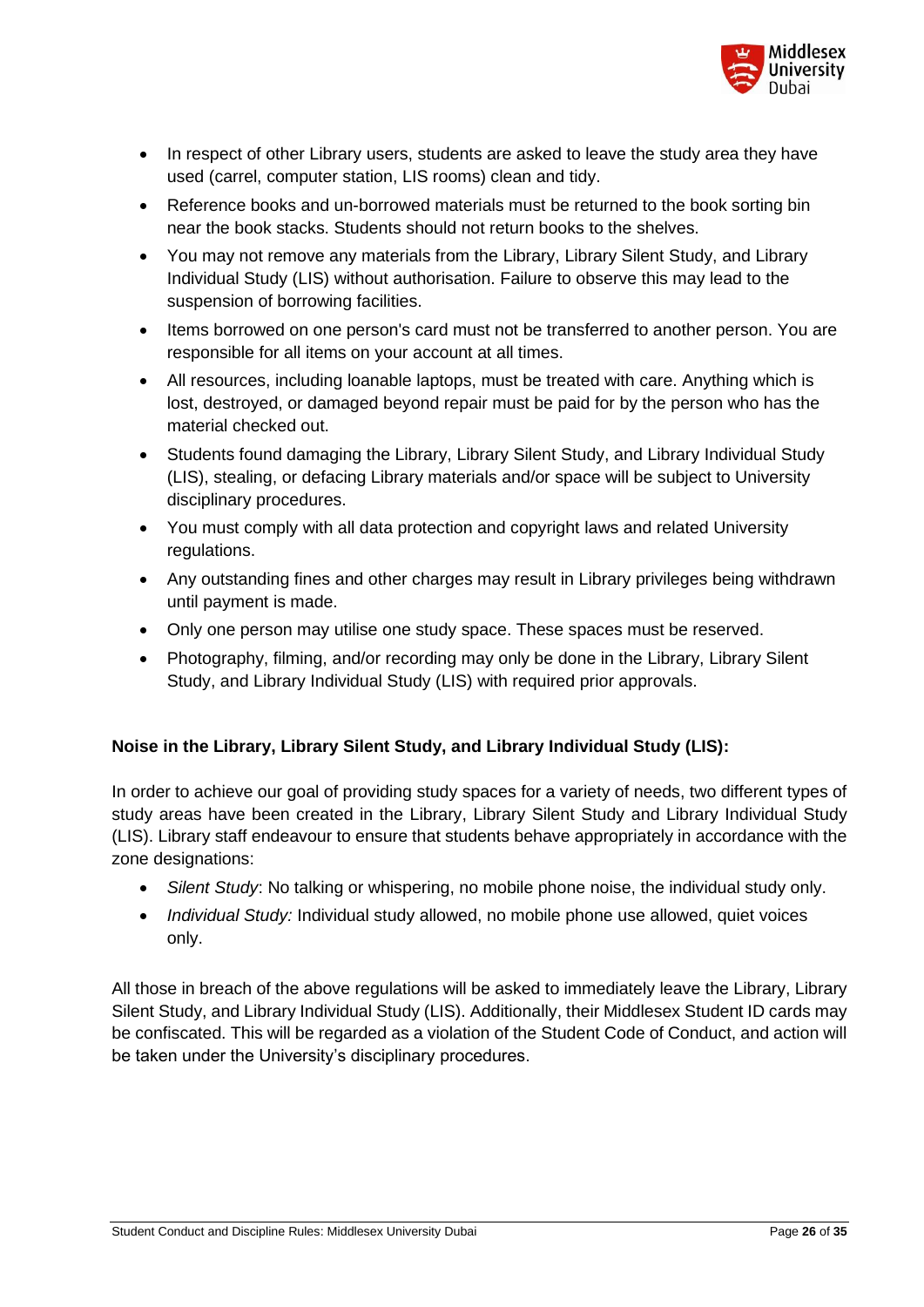

# <span id="page-26-0"></span>**A.2 Code of Conduct in the Student Lounges**

The Student Lounge and the Postgraduate (PG) Lounge have been created exclusively for Middlesex University Dubai students. External visitors are not allowed on the premises. The PG Lounge is for use by enrolled postgraduate students only. Please note that to enter any of the Student Lounges on the campus, you must be in possession of a valid Middlesex University Dubai ID card and produce it if asked by any member of university staff (including Security Officers). At the entrance of HUB19, you must tap your Student ID card on the E-Gates and show it to security. **All students must follow the COVID-19 restrictions put in place in the Student Lounges. The following rules will be applicable once the restrictions have been removed.**

At all times, students must also ensure full compliance with the laws of the United Arab Emirates (UAE). This includes the regulatory framework of the Dubai Government's Knowledge and Human Development Authority (KHDA), Dubai Development Authority (DDA) and all other applicable federal or Emirate-level laws.

The University offers a range of 'board games' that students can use to play in the Student Lounge only, such as Chess, Monopoly, Pictionary, Carom, video game kits, headphones, and joysticks for entertainment and PC/video games. All enrolled students can borrow a game or part of the mentioned equipment – **subject to availability and COVID-19 restrictions** – from the University's Reception Desk (Ground Floor) by leaving the Student ID Card on a first-come-first-serve basis. You will receive your ID card back upon returning the equipment in a timely manner (maximum use of TWO hours at a time) and in the same condition as when borrowing. No Board games or equipment can be taken out of the Hub 19 or student lounges.

The Music room and musical instruments and equipment are reserved for registered members of the Music Club only. You can become a member by showcasing your talent and commitment during the academic year. An invitation to the audition will be sent via student email and will be posted on the Student Activities notice board as well as on social media.

To ensure student safety, the lounges are equipped with a CCTV system. It is the responsibility of every student to keep the lounges neat, clean and orderly at all times. Be courteous to fellow students; always rearrange the chairs, tables and couches back to their original positions after you are done using them. Personal belongings should always be kept in the owners' possession. Students should ensure they have collected all their objects at the time of exiting (even temporarily) the student lounges. The University will not be liable for misplaced or lost items. All electrical equipment must be switched off (including lights, TV and computers) after use.

Students who damage or deface student lounges - including any university equipment - in any way, whether intentionally or out of carelessness, will be required to pay for the damage and any other penalty that the University may decide to levy. Such students will not be allowed in the lounge premises until arrangements have been made to reimburse the University for the cost of damages and any other penalty that the University may decide to levy. In case of severe offences or repeated violations, the privilege to access student lounges can be withdrawn permanently.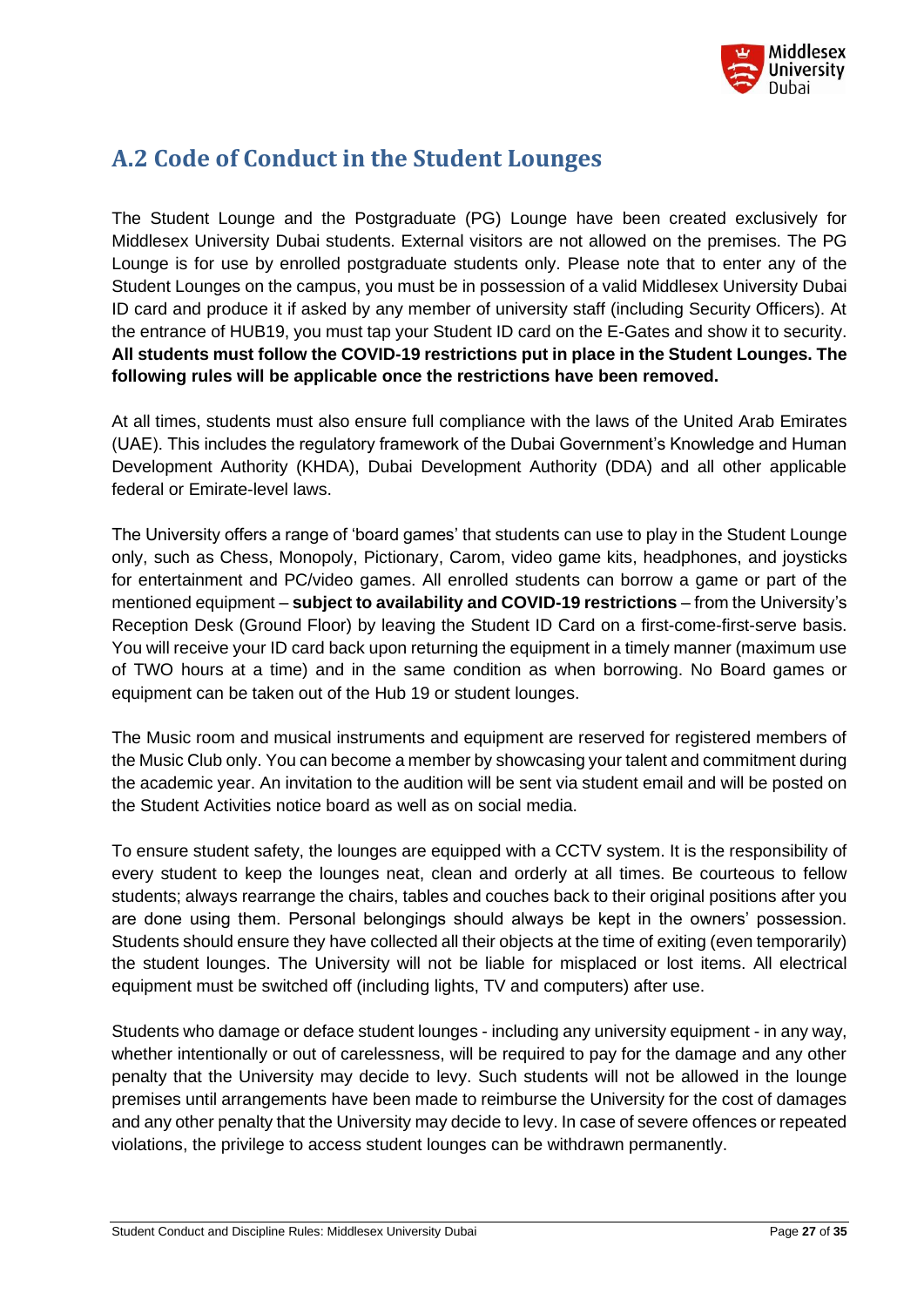

The following behaviour is strictly FORBIDDEN at all times:

- Smoking (see additional information on 'Smoking' in this Campus Guide)
- Intimate displays of affection or inappropriate physical contact
- Possession, storage or consumption of alcoholic drinks, drugs and narcotics or any other banned substance
- Use of abusive and offensive language or gestures
- Display of violent, disorderly or threatening behaviour
- Removal or damage any equipment in the lounge (including the furniture and any other item such as cables, TV set and the remote, batteries, decorative and art displays, etc.)
- Playing any card games
- Undertaking any activity related to betting or gambling (this is a serious violation of UAE laws)

The above guidelines document only some undesirable examples of behaviour based on the core principles of the Student Code of Conduct. However, they are not intended to be an exhaustive list of do's and don'ts. Students should conduct themselves at all times in a manner which demonstrates respect for the University, their fellow students and staff members.

Students are encouraged to report any violations of these guidelines or give any suggestions or feedback for improvement to:

- Assistant Manager Students Activities Cultural, Ms Selma Cengic (phone: 04-374 8983, email: [S.cengic@mdx.ac.ae\)](mailto:S.cengic@mdx.ac.ae), or
- Assistant Manager Student Activities Sports, Mr Slavko Micanovic (phone: 04 374 8447, email: [S.Micanovic@mdx.ac.ae\)](mailto:S.Micanovic@mdx.ac.ae).

Please note that the above code of conduct will be strictly enforced. Failure to adhere to these rules may result in the suspension of your access to university recreational facilities (including HUB19 and student lounges). This will also be regarded as a violation of the Student Code of Conduct. Action will be taken under the University's disciplinary procedures and, where applicable, penalties through the UAE's law enforcement agencies.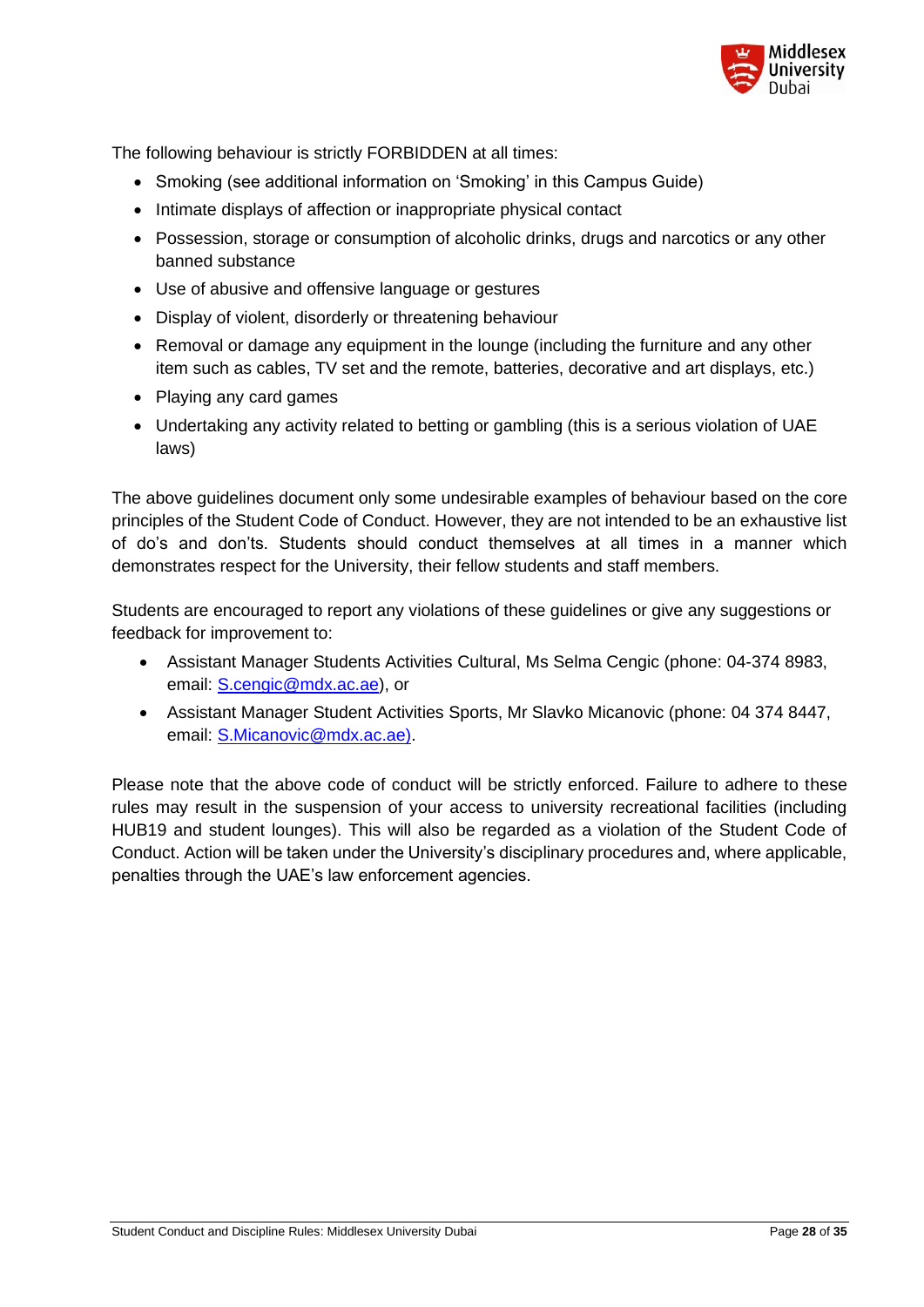

# <span id="page-28-0"></span>**A.3 Code of Conduct for Programme Voice Group**

The Programme Voice Groups allow staff and students to engage, discuss, provide feedback, and agree on action points to improve both student and staff experience at Middlesex University Dubai. To ensure that this is a smooth process, all members must embody and follow this code of conduct. The Code of Conduct outlines the expectations from both staff and students throughout the Programme Voice Group process to encourage an open dialogue without fear of repercussions. The Chair should enforce the code to ensure that that feedback is received constructively and to ensure students have a space to provide feedback openly.

Staff and Students should be made aware in advance of the purpose of the Programme Voice Group, which is to promote partnership and engagement in the development and quality of their programmes and work together to improve the student experience. Staff and Students should clarify that complaints against staff, the University or students should not be discussed at the Programme Voice Group and follow the University Complaints Procedure.

Members should be encouraged to use the 'stop/start/continue' method for feedback. Including highlighting what is not working 'stop', what should be changed/developed 'start', and what is working well and should 'continue'. The 'comply or explain' model should also ensure that all feedback, including where action cannot be taken, is responded to.

Along with this code of conduct, staff and students should also refer to the Student Charter, the Ethical Considerations for Student Feedback in the Student Engagement section (LQEH Section 9), and ensure that the Programme Voice Group are a positive experience for all.

#### **Expectations of the Student Voice Leader**

- 1. Attend training to support the role,
- 2. Ensure that cohort feedback is obtained before meetings,
- 3. Feedback should be based on cohort and not individual feedback,
- 4. Feedback should be constructive and based on the programme of study or service; feedback should not be personal,
- 5. Report both positive and negative feedback,
- 6. Participate in discussion and agree on actions,
- 7. Challenge staff when the proposed action is not preferred.

#### **Expectations of Staff Members**

- 1. Listen to feedback constructively, and not respond negatively to feedback,
- 2. Make students feel comfortable and willing to give feedback,
- 3. Prepare actions and responses for feedback to be agreed with the students,
- 4. Discuss programme changes and proposals with the students,
- 5. Encourage student engagement with the curriculum and services,
- 6. Encourage students to collect and report feedback to cohorts,
- 7. Close the feedback loop.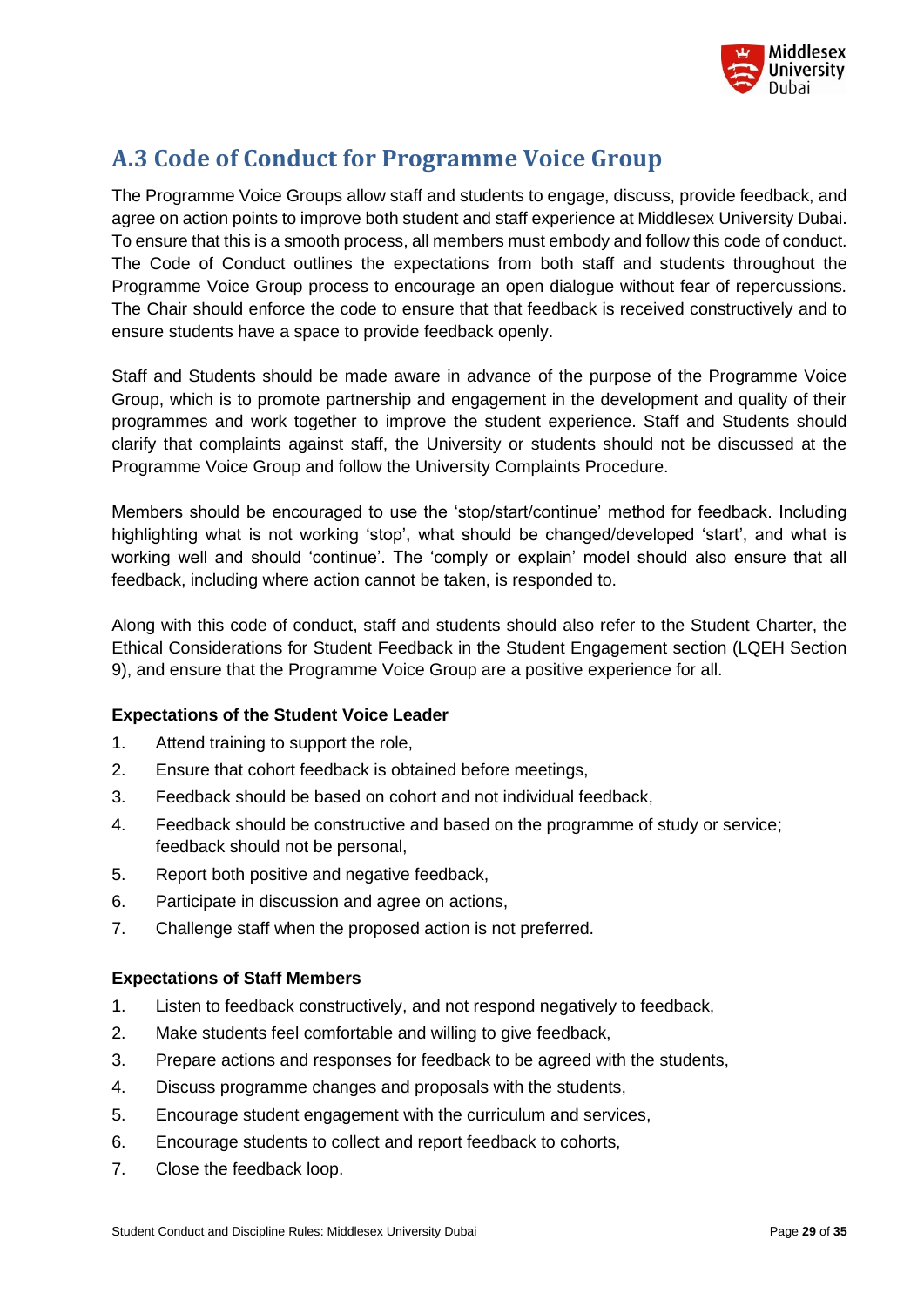

#### **Expectations of All members**

- 1. Be respectful to all members,
- 2. Not respond personally,
- 3. Promote partnership working,
- 4. Promote the student experience.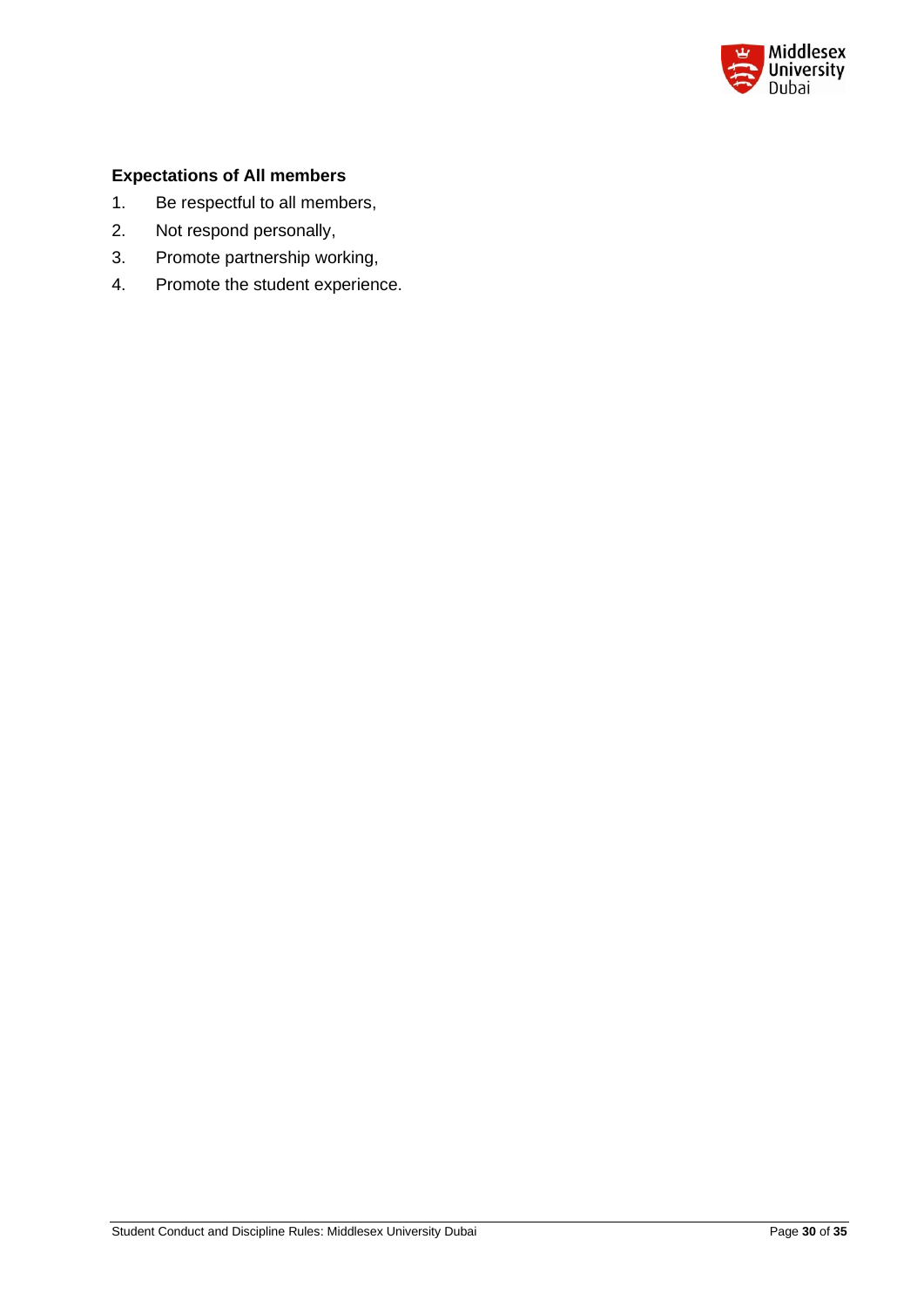

# <span id="page-30-0"></span>**A.4 Code of Conduct for University Bus Service**

Only Middlesex University Dubai students are allowed to use University Bus Service in addition to authorised staff members and campus visitors.

Please note that students must be always in possession of a valid Middlesex University ID card and produce it if asked by any member of university staff (including Security Officers).

At all times, students must also ensure full compliance with the laws of the United Arab Emirates (UAE). This includes the regulatory framework of the Dubai Government's Knowledge and Human Development Authority (KHDA), Dubai Development Authority (DDA) and all other applicable federal or Emirate-level laws. **Students must comply with the health and safety measures throughout the usage of the University transportation. This includes wearing a face mask (covering nose and mouth) at all times.**

For the safety and comfort of others, students who use the University Bus Service are asked to observe the following rules:

- Students must always remain seated except while getting on or off the bus.
- Friends and relatives of students and members of the general public are not permitted to use the University Bus Service. Students must present a valid Middlesex Student ID Card to enter the bus.
- Students using the Dubai or Sharjah services should provide a copy of their preferred schedule and the shifts they wish to be picked up / dropped off by the driver. The bus driver should be notified one day in advance if you want to change your pick-up/drop-off times.
- Bus drivers and other bus users should be spoken to and dealt with respectfully. Please refrain from talking to the drivers while they are driving the bus. Follow all instructions given by the bus drivers.
- Students must respect and stick to the bus schedule, routes and the planned bus stop points. It is not possible to entertain requests for waiting, delays, or changes in the bus route under any circumstances.
- Consuming food and beverages is not permitted on the bus.
- Smoking is prohibited on the bus. This violates University regulations and those of the Dubai Government's Road and Transport Association (RTA).
- Use or transportation of alcoholic beverages, narcotics and any banned substances are strictly forbidden. Violators will be subject to criminal investigation and punishment as per UAE Federal Law.
- If students are found responsible for vandalism and damage to any University property, they will be charged the cost of repair and/or replacement penalty fees and may be subject to University disciplinary action.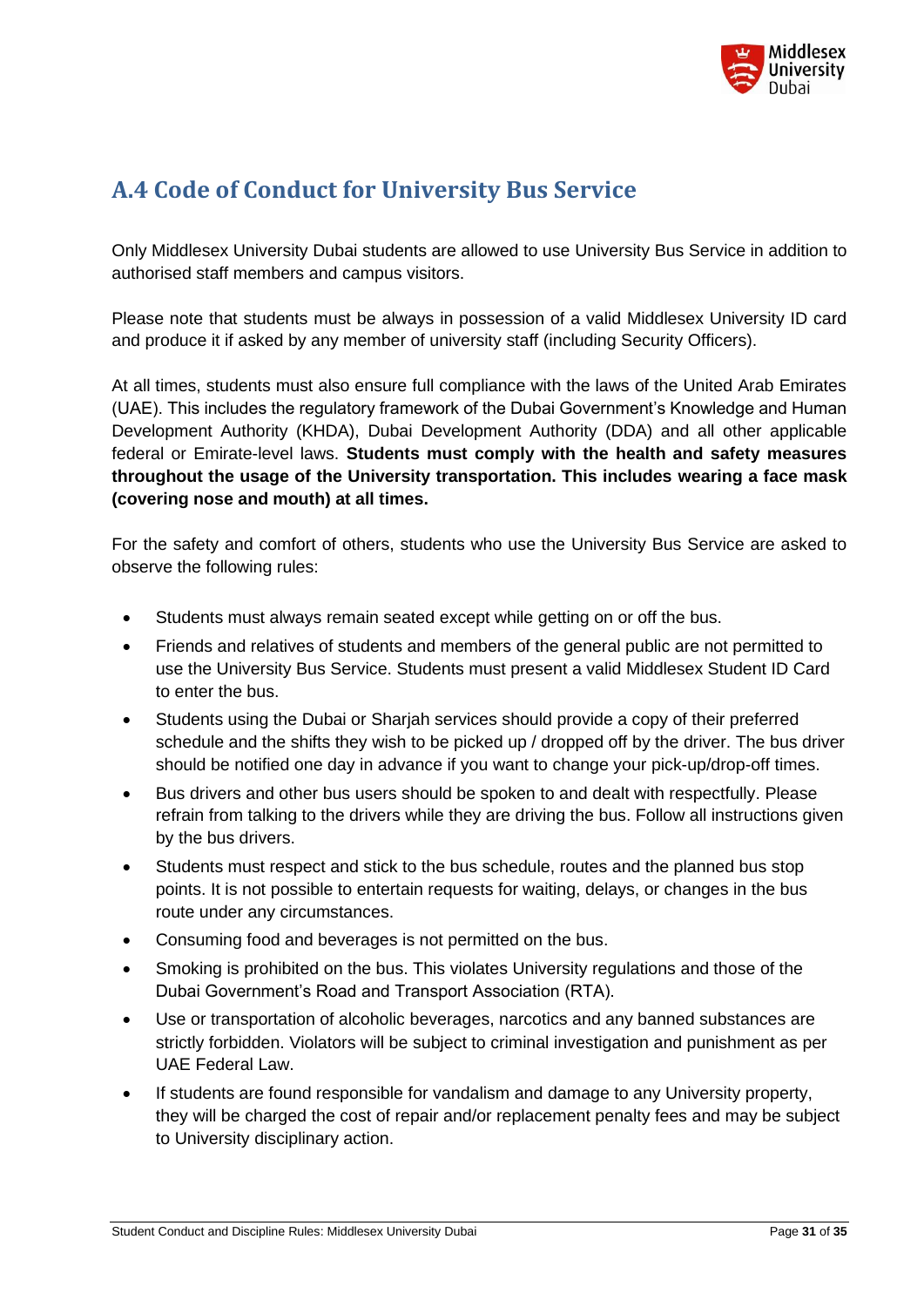

- Students must take responsibility for their personal belongings when using the bus service. The University does not accept liability for misplaced, lost or damaged personal belongings.
- Loud music is not permitted those students who wish to listen to music should use headphones that keep a noise-free environment for fellow students.
- Students must refrain from public display of affection.
- Use of abusive and inappropriate language and profanity, acts of aggression against fellow students, staff or the general public are strictly forbidden, and violators will face the strictest disciplinary actions.
- Out of respect for the UAE's local customs and traditions, students must always wear respectful clothing.
- Any user act or behaviour that endangers the safety of the University Bus, its occupants or the general public and/or affects the normal operation of the bus service will be regarded as a violation of the Student Code of Conduct, and action will be taken under the University's disciplinary procedures.

Should you require any further information, kindly contact our Transportation Team at [transport@mdx.ac.ae](mailto:transport@mdx.ac.ae) or call +971 (0)4 364 3501.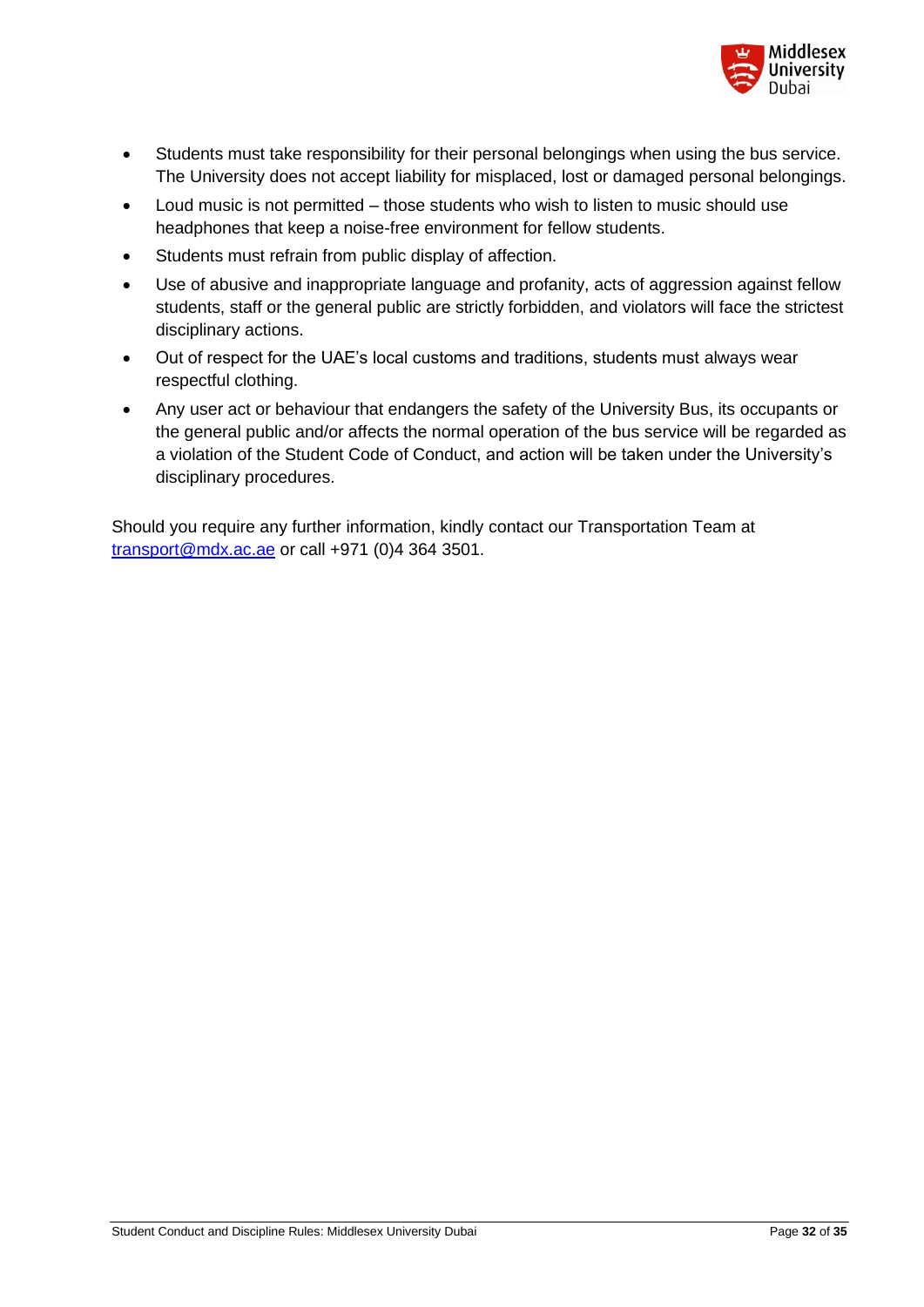

# <span id="page-32-0"></span>**A.5 Code of Conduct for University Field Trips**

#### **Introduction**

A field trip can include off-campus educational instructional experiences provided by the University to their students, which usually involves travel. Such University field trips aim to expand students' learning, knowledge and understanding of a subject and add realism to the topic of study through active, hands-on experience with the rich resources of the local community.

Students (and staff members) working in the field or off-campus are considered representatives of the University for the duration of the trip, including during leisure or 'off-duty' periods. Their actions throughout this time will reflect not only their own personal values but also those of the University. Anyone they meet or interact with will judge the University by how they conduct themselves. Essentially, they are ambassadors for the University.

Even when students are not engaged in educational/academic activities, it is expected that all students will conduct themselves in a manner consistent with University policies and the Student Code of Conduct throughout the field trip. The University's Student Code of Conduct and Disciplinary Rules will continue to apply even in leisure or personal times.

This Code of Conduct defines the expected standards of behaviour that all participants should conform to during any field trip.

#### **Expectations**

The Field Trip Leader and their appointed deputies are responsible for discipline during the fieldwork. While engaged on field trips, the decision of the field trip leader on matters of conduct is final.

All participants should:

- 1. Comply with all reasonable instructions given by their field trip leader.
- 2. If visiting another organisation, comply with the rules of that organisation.
- 3. If travelling abroad, comply with all laws of the country visited. You are subject to the laws of each state, county, city, or other nation you visit during this trip.
- 4. Comply with health and safety arrangements for the work.
- 5. Not behave in a manner that could damage the reputation of the University and the host institution(s) during work and leisure time.
- 6. Respect the social and cultural beliefs of your hosts. This includes modesty in your dress, where required by local customs or religious observance.
- 7. Respect property of the host institution, lodging establishment, host staff, and other students. You will be responsible for costs and liabilities if you cause any damage to persons or property while participating in a Middlesex University Dubai Trip. Fines may also be applicable.
- 8. You will be required to follow the trip itinerary and check in with the field trip leader for the daily register at the agreed times. You must notify the field trip leader as soon as possible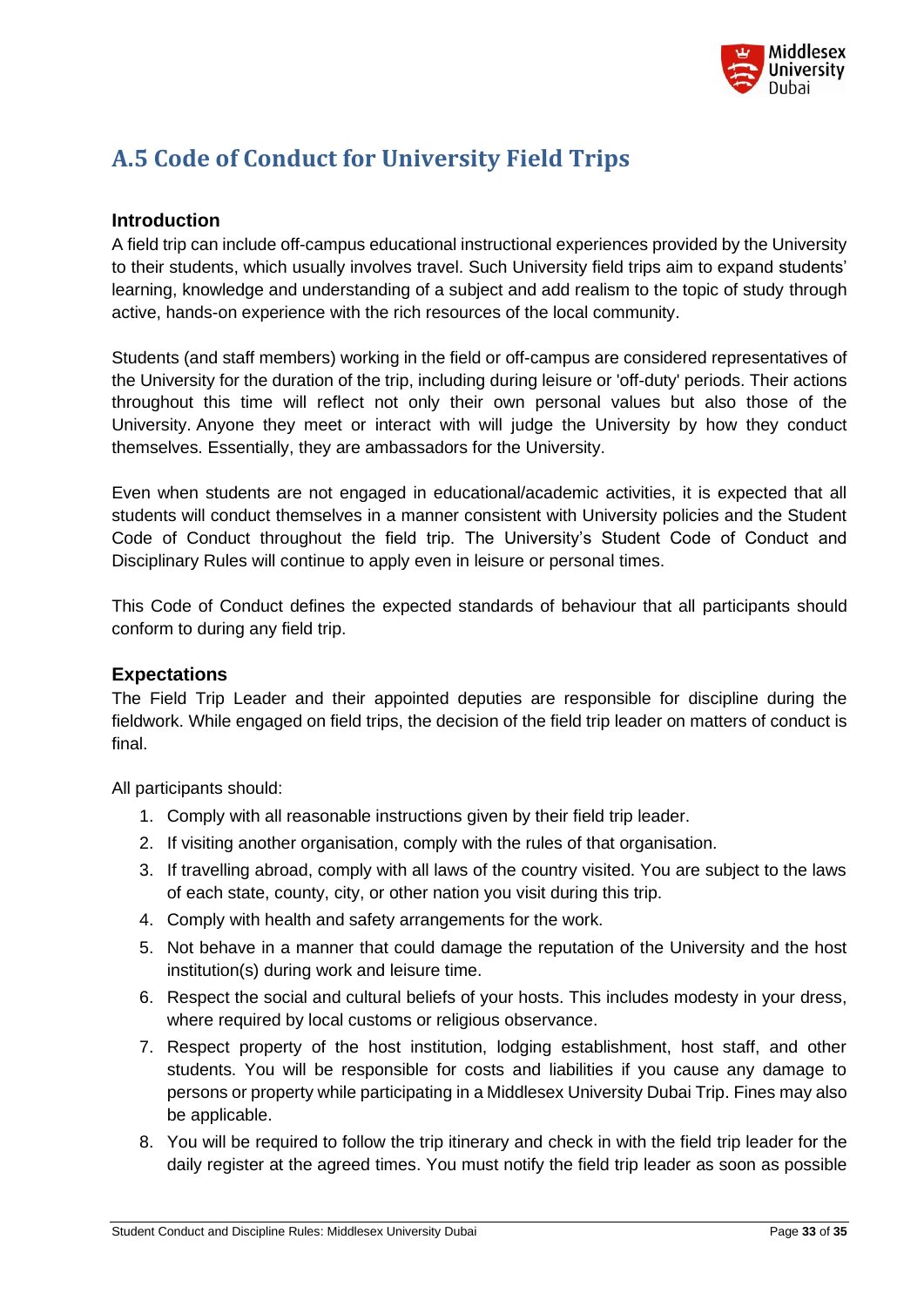

if there are any extraordinary circumstances or conflicting arrangements. Whenever possible, field trip participants should not work alone but with another group member or members for safety reasons.

- 9. If students wish to arrange their own transport or accommodation, they must seek prior approval from the field trip leader. Such arrangements will then be outside the scope of responsibility for the University.
- 10. Behaviour that is detrimental to yourself or others (including, but not limited to, any form of bullying; health and safety violations; physical and sexual misconduct; possession and consumption of illegal substances and dangerous goods) are considered severe violations of our University regulations and can lead to expulsion from the University as well as legal consequences through law enforcement agencies.
- 11. Field trip participants must inform the field trip leader in advance of any physical, psychological, medical, or dietary considerations that could affect their ability to participate in the field trip activities and/or their ability to endure the potential physical demands of the field trip. Where there is a significant risk to the individual or others due to such circumstances, the University may ask students to excuse themselves from the field trip.
- 12. Students can be asked to complete pre-field work documentation, and non-submission or inaccurate data submission can have consequences.

Participants are expected to be aware of the Code of Conduct and any specific standards of behaviour necessary during the visit to comply with the Code, for example, the rules of the host organisation where relevant or cultural expectations.

If a field trip participant negatively impacts the objectives of the field trip (i.e. lack of participation, misconduct, etc.), the field trip leader has the right to enforce disciplinary action, including sending the participant home or back to the University at the student's expense. The student's emergency contact person will be notified.

Failure to adhere to these rules will be regarded as a violation of the Student Code of Conduct. Action will be taken under the University's disciplinary procedures and, where applicable, penalties through the UAE's law enforcement agencies.